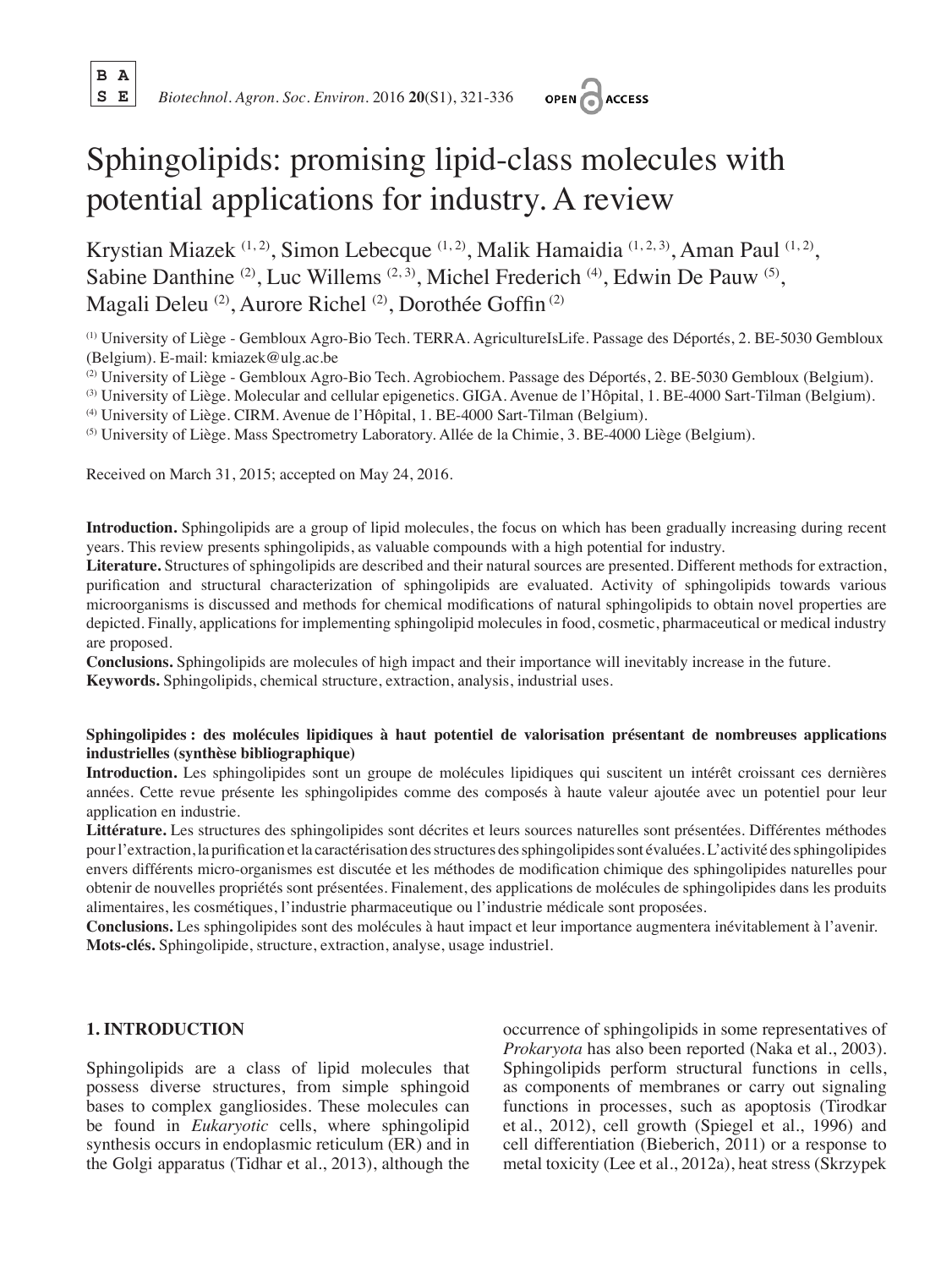et al., 1999), microbial (Heung et al., 2006) and viral (Schneider-Schaulies et al., 2013) infections.

High diversity of sphingolipids in terms of structure and biochemical functions, renders these molecules promising candidates for industrial application. In this review, different aspects of sphingolipids, ranging from structural characterization to natural sources and extraction methods, are discussed. Moreover, natural as well as chemical derivatives modified from natural sphingolipids are evaluated, in terms of their possible applications for various branches of industry.

#### **2. SPHINGOLIPIDS: STRUCTURAL DESCRIPTION**

Sphingolipid structure can differ considerably between types, but share a common long chain base (LCB); its structural core. Long chain (sphingoid) bases (**Figure 1**) are aliphatic amino alcohols that contain a long hydrocarbon tail, with hydroxyl groups at C1 and C3 and an amine group at C2 (Lynch et al., 2004). Although a basic sphingoid form is sphinganine that contains 18 carbon atoms, various LCBs in terms of desaturation, hydroxylation, methylation and carbon atoms occur in nature. For example, LCBs can exhibit double bonds at C4, C8, C10 (Tanaka et al., 1998) and even C5 and C12 (Poumale Poumale et al., 2011), C9 (El-Amraoui et al., 2013), C11 (Dongfack et al., 2012), C13 (Rho & Kim, 2005) or C16 (Maia et al., 2010). Hydroxyl groups can be found at C4 (Bibel et al., 1992), C6 (Ramírez et al., 2008) or C13 and C14 (El-Amraoui et al., 2013), methyl group at C9 (Rho et al., 2005) and carbon atoms range from C12 to C28 (Maula et al., 2012).

If the amine group of a sphingoid base is *N*–acylated with a fatty acid moiety, a ceramide molecule is formed (**Figure 2**). Fatty acids in ceramide structures comprise from 12 to 34 carbon atoms (O'Brien et al., 1964; Wertz et al., 1983; Watanabe et al., 2011) and are usually saturated, rarely with unsaturated (double) bond. Additionally, fatty acids can contain a hydroxyl group at C2 (Maia et al., 2010) or C3 (**Figure 2A**) (Dongfack et al., 2012) and even a methyl group at C15 (**Figure 2B**) (Tanaka et al., 1998), although fatty acids with a terminal (ω) hydroxyl group, esterified with linoleic acid (Wertz et al., 1983), can also occur

(**Figure 2C**). Also groups, such as phosphocholine (**Figure 2D**) (Martínez-Beamonte et al., 2013) or phosphoinositol (Khotimchenko et al., 2004), are linked *via* phosphodiester bond to hydroxyl group of C1 in sphingoid base (Lynch et al., 2004). The most structurally complex class of sphingolipids are glycosphingolipids, in which a hydroxyl group at C1 of ceramide sphingoid base forms an *O*-linkage with sugar moieties (**Figure 3**).

Monoglycosylceramides, the simplest representatives of glycosphingolipids, are formed when glucose or galactose is bound with ceramide *via* a β-1,1 linkage to form glucosylceramide or galactosylceramide, respectively. Such monoglycosylceramides, called cerebrosides, can be subjected to further modifications. Galactosylceramides can undergo sulfation to form sulfatide (**Figure 3A**) (Jeon et al., 2008), containing sulfuric ester at C3 of galactose moiety. On the other hand, glucosylceramide can serve as a precursor for synthesis of lactosylceramides, oligoglycosphingolipids and gangliosides. When galactose is combined *via* a β-1,4 glycosidic linkage with glucose in a cerebroside, a lactosylceramide is formed, also found in a sulfated form (Sugita et al., 1974). An interesting example of glycosphingolipids is glycosyl-inositol-phosphoryl ceramide, in which inositol is coupled at C2 or C6 with mannose (**Figure 3B**), or at C2 with *N*–glucosamine (GlcN) or *N*–acetylglucosamine (GlcNAc). Additional mannose, galactose, xylose and/or fucose moieties can also be found in glycosyl-inositol-phosphoryl ceramides (Buré et al., 2014).

Oligoglycosphingolipids contain oligosaccharide chains where glucose, covalently bonded to ceramide, is further extended with other carbohydrate residues, such as galactose, mannose, *N*–acetylglucosamine and/ or *N*–acetylgalactosamine (GalNAc). These residues are bonded to each other *via* various(β-1,4, β-1,3, β-1,2,  $\alpha$ -1,4,  $\alpha$ -1,3) linkages to yield oligosaccharide chains, possessing diverse unit sequences (Haynes et al., 2009). For instance, globotriaosylceramide  $(Gb_3)$  contains galactose, connected *via* an α-1,4 bond to a galactose, in a lactosyl unit. Further, when *N*–acetylgalactosamine is attached *via* a β-1,3 linkage to terminal galactose in Gb<sub>3</sub> glycosyl sequence, globosides (Gb) are formed. Also penta-, hexa- and hepta-glycosylceramides can be found, with 2 to 4 units of galactose, situated between *N*–acetylgalactosamine and lactosyl units (Angstrom



**Figure 1.** Exemplary structures of different sphingoid bases — *Exemple de structures de différentes bases sphingoïdes*.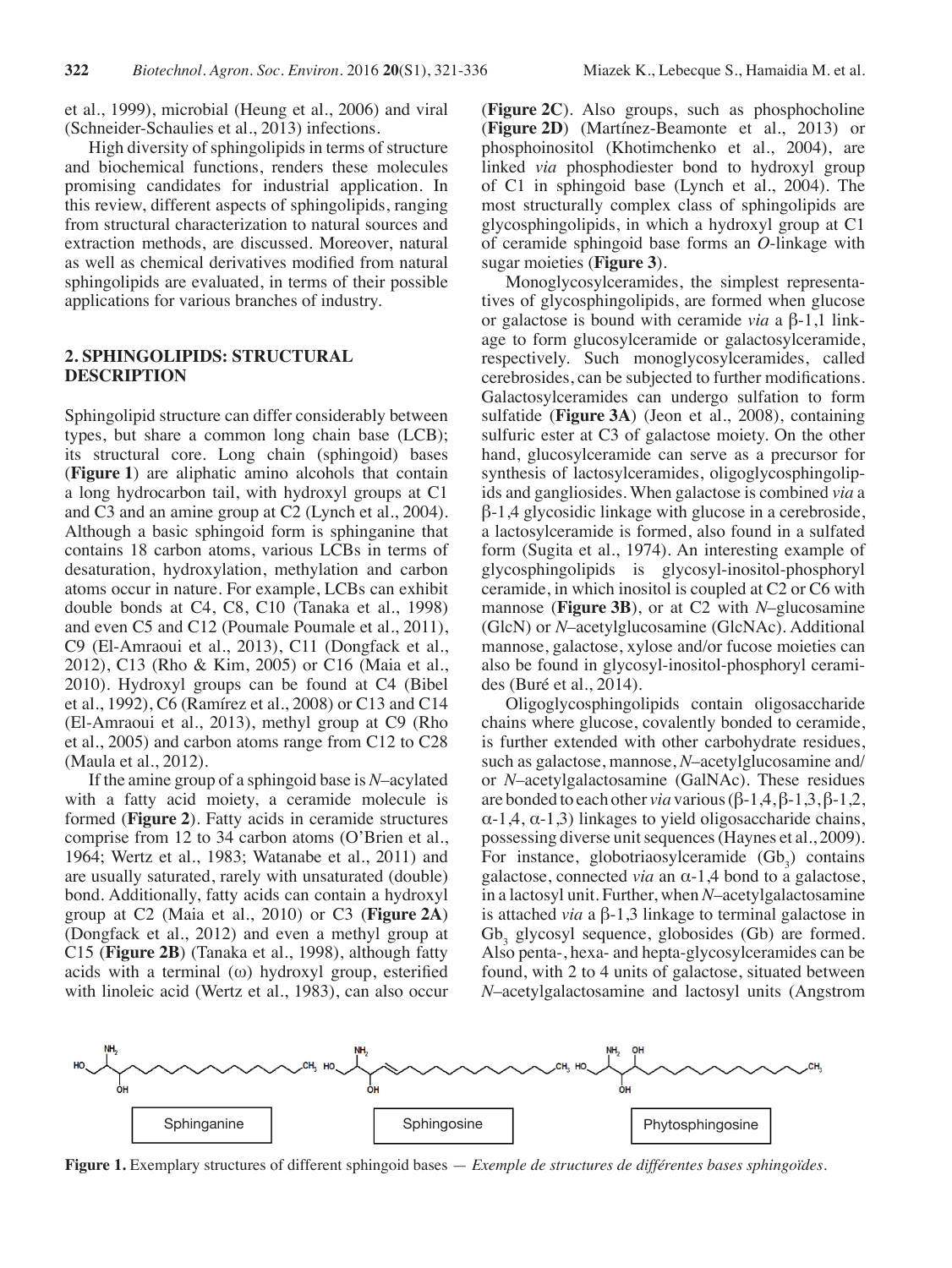

**Figure 2.** Exemplary structures of different ceramides (**A**–**C**) and sphingomyelin (**D**) — *Exemples de structures de différents céramides (A–C) et sphingomyéline (D).*

et al., 1981). Interestingly, globosides were also reported in an elongated form with galactose(α-1,4)*N*– acetylgalactosamine(β-1,3)galactose sequence, linked *via* an α-1,4 linkage to terminal *N*-acetylgalactosamine of globoside (**Figure 3C**) (Duk et al., 2007).

Gangliosides are oligoglycosphingolipids that contain sialic acid moieties and are called monosialogangliosides  $(G_M)$ , disialogangliosides  $(G_D)$ , trisialogangliosides  $(G_T)$  or tetrasialogangliosides  $(G<sub>o</sub>)$ , depending on the number of sialic acid unit, 1 to 4 respectively. What is more, gangliosides range from lactose  $(G_{M3})$  to galactose  $(β-1,3)N$ acetylgalactosamine(β-1,4)lactose (G<sub>M1</sub>, G<sub>D1</sub>, G<sub>T1</sub>,  $G<sub>ol</sub>$ ), in their core carbohydrate chain (**Figure 3D**) (Ando et al., 1979; Haynes et al., 2009). Terminal galactose can be also sulfated at C3 (**Figure 3E**) (Tadano-Aritomi et al., 1998). Sialic acid is an *N*– acetylneuraminic acid (NeuAc, Neu5Ac), linked *via* an  $\alpha$ -2,3 glycosidic bond to galactose in the carbohydrate structure, but can also be linked *via* an α-2,8 glycosidic bond to another *N*–acetylneuraminic acid unit. Also, *N*–glycolylneuraminic acid (NeuGc, Neu5Gc), a derivative of sialic acid, can be linked to galactose *via* an α-2,3 glycosidic bond (**Figure 3E**) (Tadano-Aritomi et al., 1998) or to another *N*–glycolylneuraminic acid unit *via* an α-2,11 linkage (Sisu et al., 2011). Moreover, *N*–glycolylneuraminic acid can be coupled with *N*–acetylgalactosamine *via* α-2,3 and α-2,6 bonds (**Figure 3F**) (Smirnova et al., 1988). Some varieties, such as monomethylated sialic acid linked *via* an α-2,6 linkage to glucose (Yamada et al., 2008), fucose-containing monosialo-gangliosides (Kisa et al., 2006) and arabinose-containing gangliosides (Higuchi et al., 2006), were also reported. Additionally, an *O*– acetylation at C9 (Daniotti et al., 2013), but also *O*– methylation (at C8, C9) or *O*–sulfation (at C8) of sialic acid unit can occur (Sisu et al., 2011). The presence of carboxyl group in a sialic acid unit renders gangliosides an acid nature, as in case of other sphingolipids containing phosphate or sulfate groups. As a contrary, neutral glycosphingolipids do not possess sialic acid moieties or any acidic groups.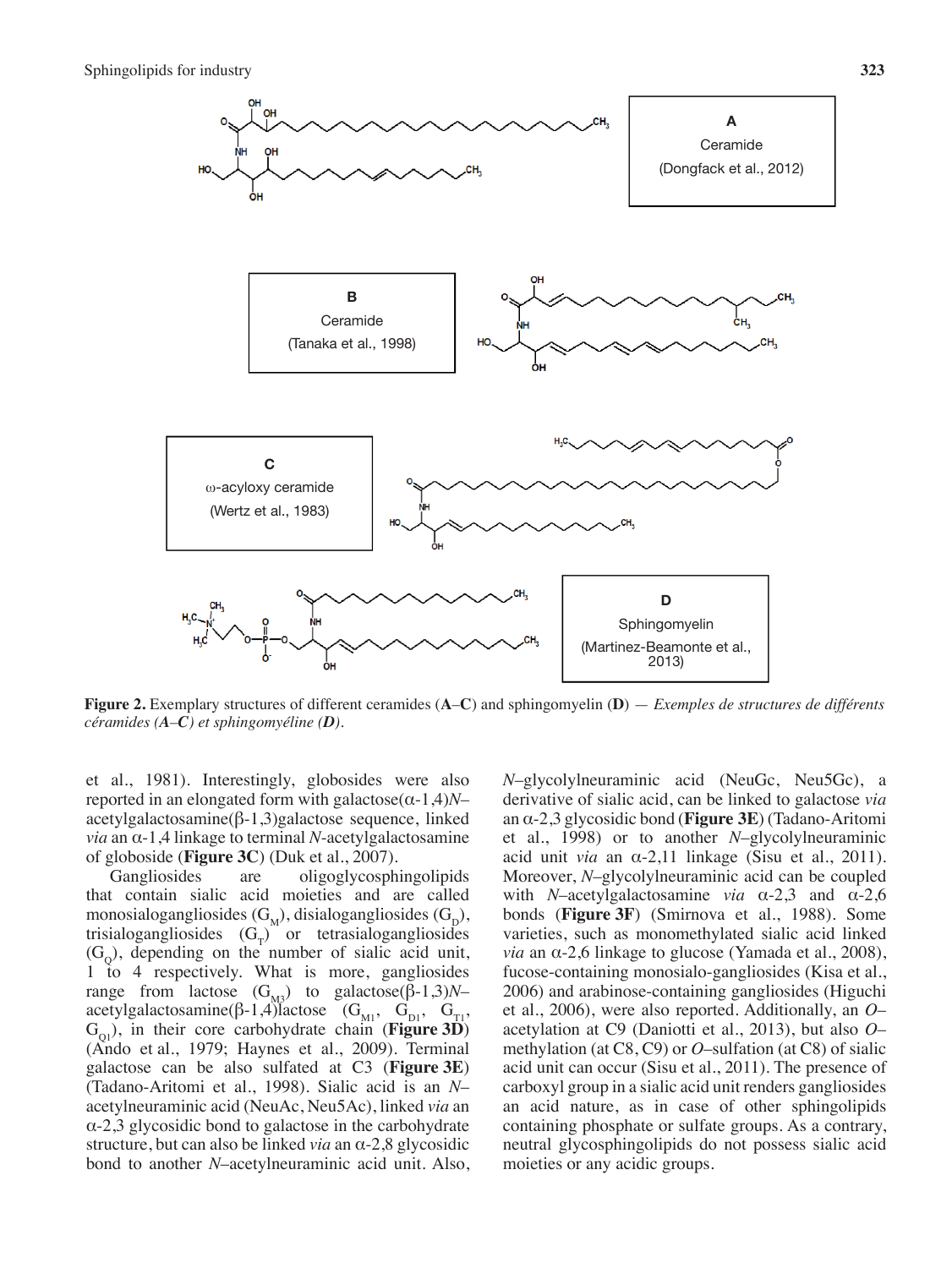

**Figure3.**Exemplarystructuresofdifferentglycosphingolipids(**A**–**F**)—*Exemples de structures de différents glycosphingolipides (A–F).*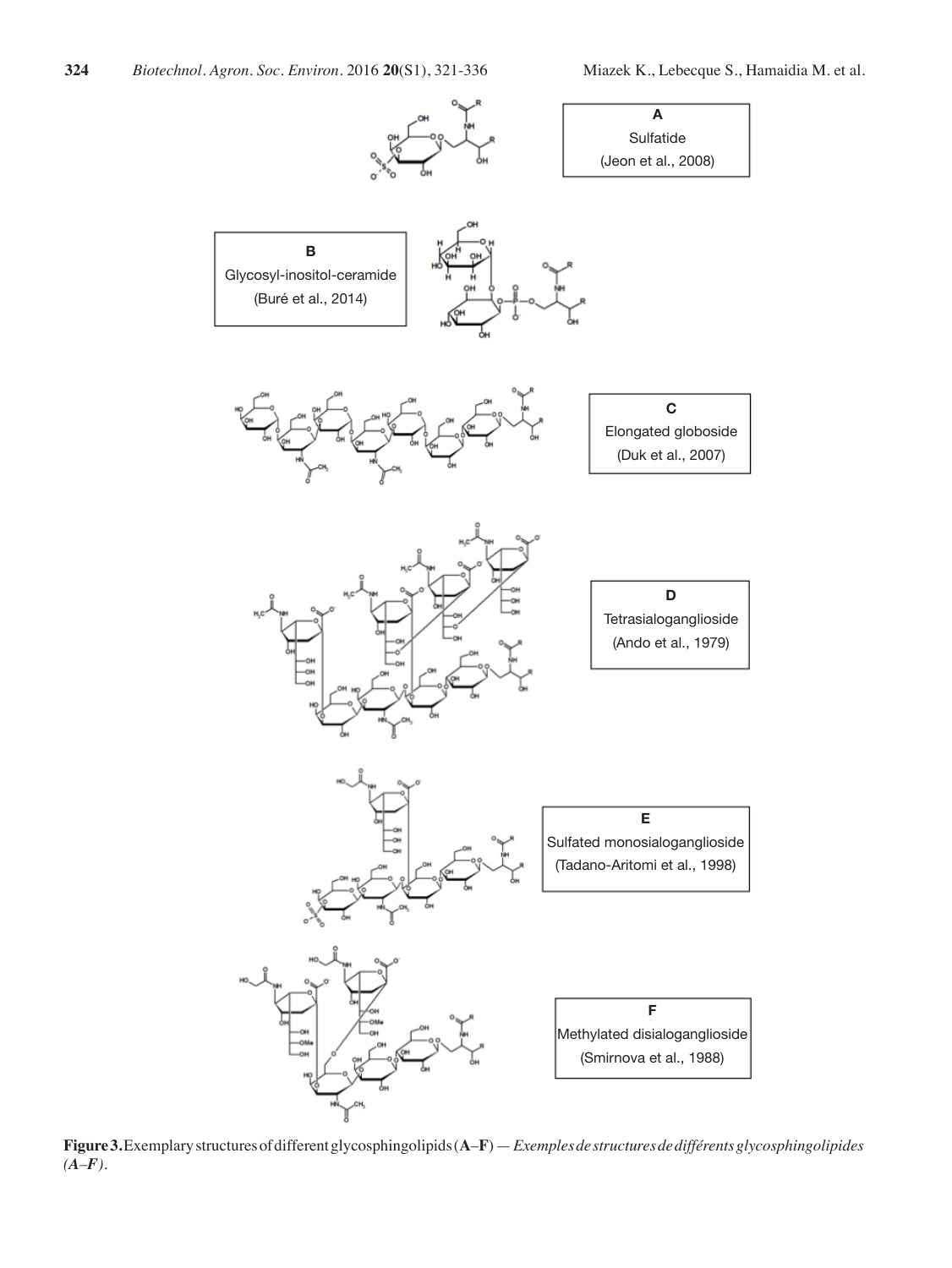## **3. NATURAL SOURCES**

Sphingolipids are present in numerous specimens from kingdoms of Animalia, Plantae, Fungi, Protista and even Bacteria. Dairy products, meat (beef, veal, pork, chicken, turkey) products, eggs, soybeans and cereals are the major food source of sphingolipids (Vesper et al., 1999), although the presence of ceramides and gangliosides was also detected in wool fibers (Ramírez et al., 2008), fish gills (Bodennec et al., 2000), deer antler (Jhon et al., 1999) or fish brain tissue (Ando et al., 1979). A new sphingosine derivative, called haliscosamine, was isolated from *Haliclona viscosa* marine sponge (El-Amraoui et al., 2013). Starfish, such as *Distolasterias nipon* (Rho et al., 2005) or *Asterias rubens* (Smirnova et al., 1988), can be also a promising source of ceramides or gangliosides. New varieties of ceramides were identified and isolated during the analysis of extract from shrub *Acnistus arborescens* (Maia et al., 2010) and *Ficus exasperate* bark (Dongfack et al., 2012), although leaves are also an abundant source of sphingolipids (Markham et al., 2006; Watanabe et al., 2011). A huge variety of glycosyl-inositol-phosphoryl ceramides is available in fungi (Buré et al., 2014). An inositol-containing sphingolipid was also identified and isolated from red algae *Gracilaria verrucosa* (Khotimchenko et al., 2004). The presence of glycosphingolipids from marine cyanobacterium *Moorea producens* (Youssef et al., 2016), green microalgae *Tetraselmis* sp. (Arakaki et al., 2013) or diatom *Skeletonema costatum* (Zhao et al., 2013) and a new ceramide from dinoflagellate *Coolia monotis* (Tanaka et al., 1998) were also reported. Finally, phosphorylethanolamine ceramide, inositol-phosphoryl ceramide and mannose-phosphoryl ceramide were detected in *Sphingobacterium spiritivorum* (Naka et al., 2003). As sphingolipids are present in a huge variety of materials, selection of a proper source for sphingolipid production depends on natural availability of the source, composition and content of target sphingolipid molecules and extractive properties of material source. Such factors, when all combined together, should lead to achievable productivity of target sphingolipids, possibly on commercial scale, if properties and benefits of produced sphingolipids justify production cost and price of a final product.

# **4. EXTRACTION METHODS**

Production of sphingolipids from various materials is usually accomplished by solvent extraction. A chloroform–methanol extraction (at a v/v ratio of 2:1, 1:2 or 1:1), sometimes in the presence of  $H_2O$ and with addition of NaCl (Groener et al., 2007) or

KCl (Jhon et al., 1999) to enhance phase formation, is the most common method used to release lipids from various materials. The use of methanol, ethanol and acetone (Ramírez et al., 2008), aqueous phenol (Gutierrez et al., 2007) or a mixture of butanol–ethyl acetate–hexane (Ogiso et al., 2014) has also been reported. On a laboratory scale, lipid extraction is usually carried out in tubes or Soxhlet apparatuses (Manirakiza et al., 2001). Recently, techniques such as Supercritical Fluid Extraction have also been successfully implemented. For instance, extraction of ceramide-containing lipid fraction from wool fibers was accomplished with the use of Supercritical  $CO<sub>2</sub>$ Fluid Extraction. The presence of organic solvents, such as ethanol, methanol or acetone at concentration of 10%, additionally improved lipid extraction process 2.5, 2.6 and 1.5 times, respectively. On the other hand, addition of 10% of diethyl ether decreased extraction yield by 66% (Ramírez et al., 2008). Lipids extracted from biological sources contain not only sphingolipids, but also other lipid-class molecules such as sterols and triglycerides (Gallier et al., 2010). Therefore, suitable techniques of lipid separation have to be implemented in order to produce and purify target sphingolipid molecules.

## **5. SEPARATION AND ANALYSIS OF SPHINGOLIPIDS**

Extracted lipids constitute a mixture of numerous compounds, possessing different structures of neutral or acidic nature. In order to enable separation of sphingolipid fractions from mixtures of lipid-class molecules, techniques such as Solid Phase Extraction or Thin Layer Chromatography are usually implemented (**Table 1**).

Solid Phase Extraction (SFE) is an extraction method, where a solid phase and a liquid phase are used in order to isolate molecules or molecule fractions from mixtures. Solid phases can contain on their surfaces various groups, such as silanol, aminopropyl, octadecylsilane (C18), quarternary amine, etc. depending on the type of molecules, which are to be isolated. When a mixture is loaded on SFE, molecules from a mixture interact with surface groups of stationary phase and undesirable compounds are washed out with one type of solvent, while target molecules are eluted with the use of other types of solvents (Zwir-Ferenc et al., 2006). Lipids, loaded on aminopropyl-cartridge column and washed with a series of different solvents, were separated into different fractions: neutral lipids (triglyceride, cholesterol), free fatty acids, neutral phospholipids (phosphatidylcholine, phosphatidylethanolamine, sphingomyelin, cerebrosides) and acidic phospholipids (phosphatidylinositol, phosphatidylser-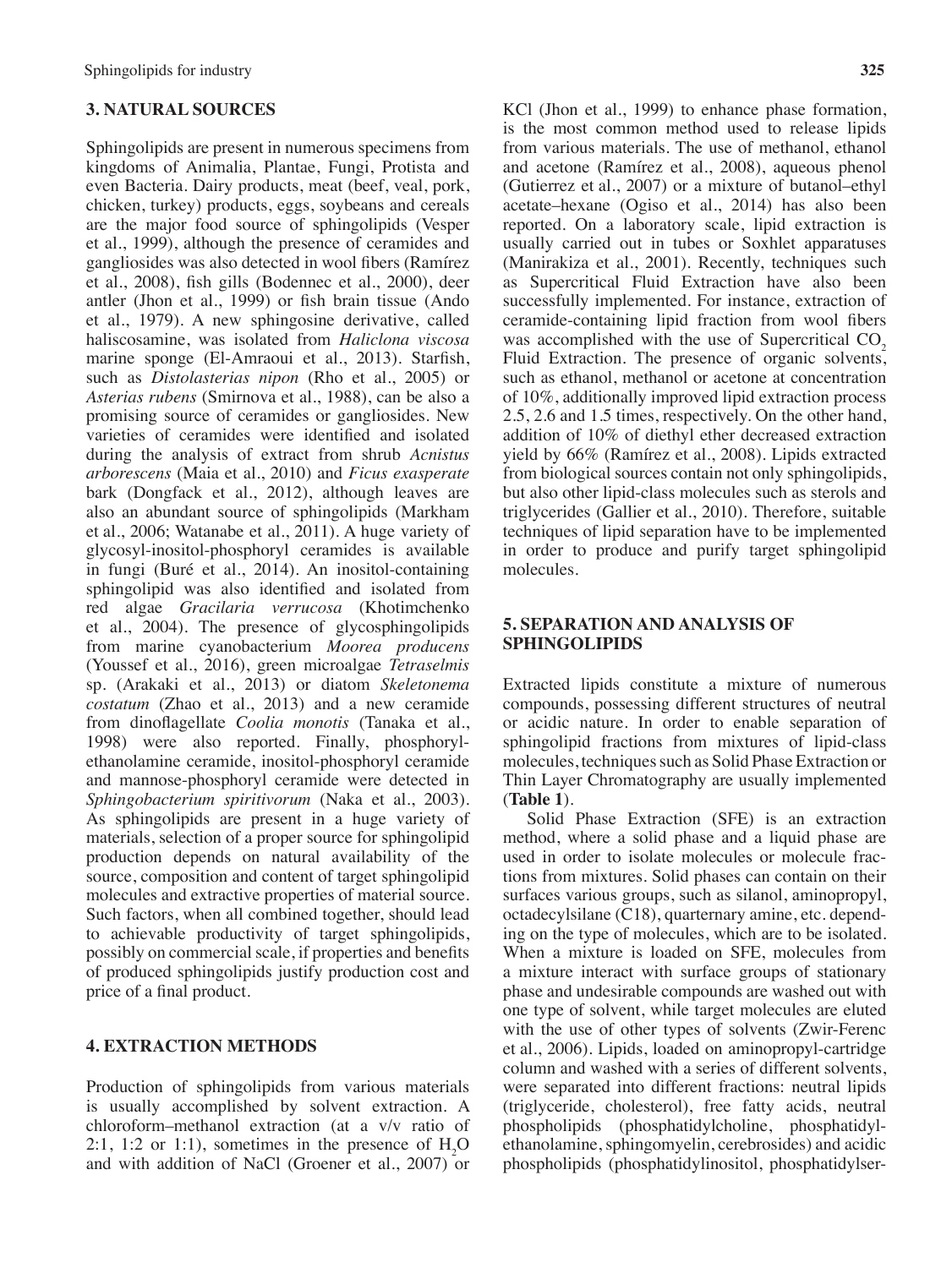| Compound                                                                              | <b>Separation</b>                                                                                                                   | <b>Detection</b>                                                                                     | <b>Reference</b>             |  |  |
|---------------------------------------------------------------------------------------|-------------------------------------------------------------------------------------------------------------------------------------|------------------------------------------------------------------------------------------------------|------------------------------|--|--|
| <b>Solid Phase Extraction (SPE)</b>                                                   |                                                                                                                                     |                                                                                                      |                              |  |  |
| Neutral sphingolipids                                                                 | Ion-exchange cartridges, with an<br>eluent CHCl <sub>3</sub> -MeOH-Water                                                            |                                                                                                      | Kato et al., 2008            |  |  |
| Acidic sphingolipids<br>(gangliosides)                                                | Ion-exchange cartridges, with an<br>eluent CHCl <sub>3</sub> -MeOH-NH <sub>4</sub> OAc                                              |                                                                                                      | Kato et al., 2008            |  |  |
| Neutral glycosphingolipids                                                            | Silica gel column, with an eluent<br>CHCl <sub>3</sub> -MeOH-H <sub>2</sub> O                                                       |                                                                                                      | Aoki et al., 2004            |  |  |
| Inositol phosphoceramide                                                              | Silica gel column, with an eluent<br>$CHCl3$ -MeOH                                                                                  |                                                                                                      | Khotimchenko et al.,<br>2004 |  |  |
| Neutral glycosphingolipids                                                            | Aminopropyl cartridges, with an<br>eluent Acetone-Methanol                                                                          |                                                                                                      |                              |  |  |
| Sphingomyelin                                                                         | Aminopropyl cartridges, with an<br>eluent $CHCl3$ -MeOH                                                                             |                                                                                                      | Bodennec et al., 2000        |  |  |
| Acidic sphingolipids<br>(sphingosine phosphate,<br>caramide phosphate,<br>sulfatides) | Aminopropyl cartridges, with an<br>eluent $CHCl3-MeOH-NH4OAc$                                                                       |                                                                                                      |                              |  |  |
| Thin Layer Chromatography (TLC)                                                       |                                                                                                                                     |                                                                                                      |                              |  |  |
| Sphingoid bases                                                                       | Silica plates, with an eluent $CHCl3$ -<br>MeOH-NH <sub>4</sub> OH                                                                  | Detection at UV 366 nm,<br>after primuline staining                                                  | Hidaka et al., 2012          |  |  |
| Gangliosides                                                                          | Silica plates, with an eluent $CHCl3$ -<br>$MeOH-NH4OH$                                                                             | Visualization, after<br>orcinol or resorcinol<br>staining                                            | Jhon et al., 1999            |  |  |
| Glycosphingolipids                                                                    | Silica plates, with an eluent $CHCl3$ -<br>MeOH-aqueous KCl                                                                         | Visualization, after<br>resorcinol staining                                                          | Kato et al., 2008            |  |  |
| Neutral sphingolipids                                                                 | Silica plates, with an eluent $CHCl3$ -<br>MeOH-Water                                                                               | Visualization, after iodine<br>vapour staining                                                       | Shiraishi et al., 1985       |  |  |
| Fatty acid methyl esters                                                              | Silica gel, with an eluent Hexane-<br>Diethyl ether                                                                                 | Visualization, after bro-<br>mothymol blue staining                                                  | Tao et al., 1973             |  |  |
| Phosphosphingolipids                                                                  | Silica gel, with an eluent $CHCl3$ -<br>MeOH-Ammonia                                                                                | Visualization, after<br>molybdenum blue reagent                                                      | Bodennec et al., 2000        |  |  |
|                                                                                       | High Performance Liquid Chromatography - Reversed Phase (HPLC-RP)                                                                   |                                                                                                      |                              |  |  |
| Glucosylceramides                                                                     | Reversed phase column, with an<br>isocratic elution Methanol-Water                                                                  | Detection at UV 210 nm                                                                               | Imai et al., 2012            |  |  |
| Sphingoid bases (as<br>o-phthaldialdehyde<br>derivatives)                             | Reversed phase column, with an<br>elution phase MeOH-H <sub>2</sub> O-<br>N(CH, CH <sub>2</sub> )                                   | Detection of emission at<br>455 nm, after fluorescence<br>excitation at 340 nm                       | Lee et al., $2012$           |  |  |
| Sphingoid bases (as<br>o-phthaldialdehyde<br>derivatives)                             | Reversed phase chromatography, with<br>an eluent composed of $K_3PO_4$ and/or<br>Methanol on gradient mode                          | Detection of emission at Markham et al., 2006<br>455 nm, after fluorescence<br>excitation at 340 nm  |                              |  |  |
| Sphingoid bases (as<br>fluoro-nitrobenzofurazan<br>derivatives)                       | Reversed phase chromatography, with<br>an eluent composed of H <sub>2</sub> O-HCOOH<br>and MeOH-CH <sub>3</sub> CN on gradient mode | Detection of emission at Ishikawa et al., 2014<br>530 nm, after fluorescence<br>excitation at 470 nm |                              |  |  |
| Sphingoid bases (as biphe-<br>nylcarbonyl derivatives)                                | Reversed phase column with an iso-<br>cratic elution THF-Methanol-Water                                                             | Detection at UV 280 nm                                                                               | Jungalwala et al., 1983      |  |  |
| Sialic acid (as diamino-<br>methylenedioxybenzene<br>derivatives)                     | Reversed phase chromatography, with<br>an isocratic elution $CH3CN-MeOH$<br>Water                                                   | Detection of emission at<br>448 nm, after fluorescence<br>excitation at 373 nm                       | Sonnenburg et al., 2002      |  |  |

**Table 1.** Methods for separation and analysis of sphingolipids — *Méthodes de séparation et d'analyse des sphingolipides*.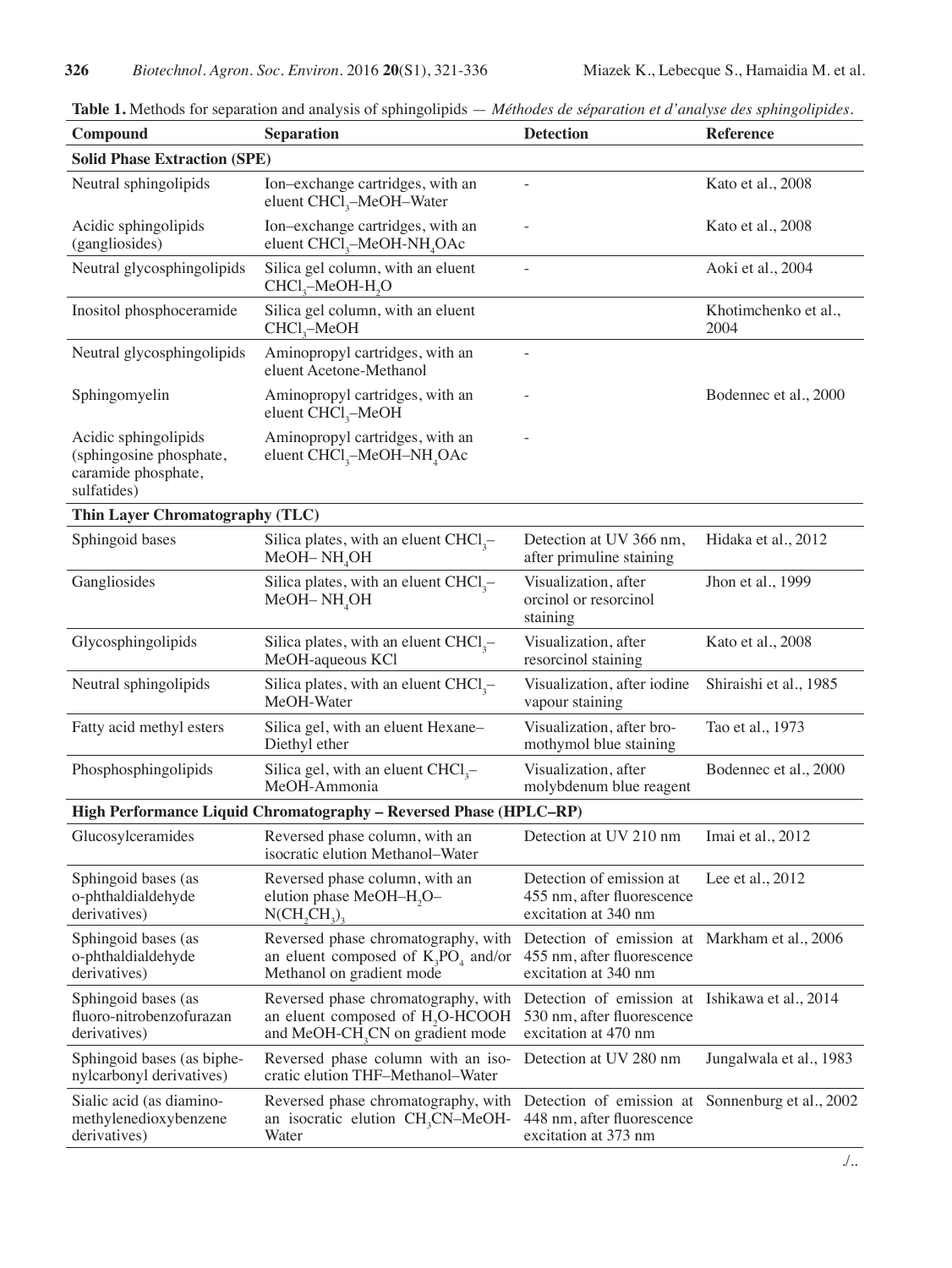**Table 1 (continued).** Methods for separation and analysis of sphingolipids — *Méthodes de séparation et d'analyse des sphingolipides*.

| $\circ$<br>Compound                                                                                                                                                                                                                                                                                                                                                                                                                                                      | <b>Separation</b>                                                                                                                            | <b>Detection</b>                                                             | <b>Reference</b>                                                                                                                                                                          |  |  |
|--------------------------------------------------------------------------------------------------------------------------------------------------------------------------------------------------------------------------------------------------------------------------------------------------------------------------------------------------------------------------------------------------------------------------------------------------------------------------|----------------------------------------------------------------------------------------------------------------------------------------------|------------------------------------------------------------------------------|-------------------------------------------------------------------------------------------------------------------------------------------------------------------------------------------|--|--|
| High Performance Liquid Chromatography - Ion Exchange (HPLC-IE)                                                                                                                                                                                                                                                                                                                                                                                                          |                                                                                                                                              |                                                                              |                                                                                                                                                                                           |  |  |
| Gangliosides                                                                                                                                                                                                                                                                                                                                                                                                                                                             | Separation of gangliosides on a<br>column possessing ion exchange<br>properties, with increasing salt<br>gradient as an eluent               | Detection at UV 210 nm                                                       | Whalen et al., 1986                                                                                                                                                                       |  |  |
| Sialic acid and hexoses<br>(from gangliosides)                                                                                                                                                                                                                                                                                                                                                                                                                           | Ion exchange column, with NaOH-<br>NaOAc as an eluent                                                                                        | Pulsed Amperometric<br>Detector (PAD)                                        | Jhon et al., 1999                                                                                                                                                                         |  |  |
| <b>Gas Chromatography (GC)</b>                                                                                                                                                                                                                                                                                                                                                                                                                                           |                                                                                                                                              |                                                                              |                                                                                                                                                                                           |  |  |
| Sphingoid bases (as fatty<br>aldehydes), sphingoids<br>bases (as dimethylace-<br>tals), inositol (as inositol<br>hexaacetate), fatty acids<br>(as methyl esters), sugars<br>(as partially methylated<br>alditol acetates),<br>2-hydroxy fatty acids<br>(as methoxy fatty acid<br>methyl esters), sialic<br>acids (as TMS deriva-<br>tives), 2-hydroxy fatty<br>acids (as acetoxy fatty<br>acid methyl esters), sialic<br>acids (as heptafluorobu-<br>tyrate derivatives) | Capillary column with helium as<br>carrier gas. Temperature of column<br>during analysis: isocratic (210-<br>220 °C) or gradient (50–320 °C) | Flame Ionization Detector<br>(FID) at 240 $^{\circ}$ C or<br>Connected to MS | O'Brien et al., 1964;<br>Tao et al., 1973; Johnson<br>et al., 1992; Jhon et al.,<br>1999; Zanetta et al.,<br>2001; Aoki et al., 2004;<br>Khotimchenko et al.,<br>2004; Cacas et al., 2012 |  |  |
| <b>Mass Spectrometry (MS)</b>                                                                                                                                                                                                                                                                                                                                                                                                                                            |                                                                                                                                              |                                                                              |                                                                                                                                                                                           |  |  |
| Sphingoid base                                                                                                                                                                                                                                                                                                                                                                                                                                                           | LC                                                                                                                                           | ESI-MS/MS                                                                    | Ishikawa et al., 2014                                                                                                                                                                     |  |  |
| Sphingomyelin                                                                                                                                                                                                                                                                                                                                                                                                                                                            | LC                                                                                                                                           | ESI-MS/MS                                                                    | Zhou et al., 2012                                                                                                                                                                         |  |  |
| Ceramide                                                                                                                                                                                                                                                                                                                                                                                                                                                                 | LC                                                                                                                                           | ESI-MS/MS                                                                    | Lee et al., 2003                                                                                                                                                                          |  |  |
| Sialic acid                                                                                                                                                                                                                                                                                                                                                                                                                                                              | LC                                                                                                                                           | ESI-MS/MS                                                                    | Sonnenburg et al., 2002                                                                                                                                                                   |  |  |
| Glycosylceramide                                                                                                                                                                                                                                                                                                                                                                                                                                                         | LC                                                                                                                                           | ESI-MS/MS                                                                    | Zhao et al., 2013                                                                                                                                                                         |  |  |
| Sulfatide                                                                                                                                                                                                                                                                                                                                                                                                                                                                | LC                                                                                                                                           | ESI-MS/MS                                                                    | Shaner et al., 2009                                                                                                                                                                       |  |  |
| Glycosylceramide                                                                                                                                                                                                                                                                                                                                                                                                                                                         | LC, TLC                                                                                                                                      | MALDI-TOF/TOF, ESI-<br>MS/MS                                                 | Arakaki et al., 2013                                                                                                                                                                      |  |  |
| Globotriaosylceramide                                                                                                                                                                                                                                                                                                                                                                                                                                                    | LC                                                                                                                                           | APCI-MS/MS                                                                   | Farwanah et al., 2009                                                                                                                                                                     |  |  |
| Gangliosides                                                                                                                                                                                                                                                                                                                                                                                                                                                             | $\overline{\phantom{0}}$                                                                                                                     | MALDI-TOF/TOF                                                                | Chan et al., 2009                                                                                                                                                                         |  |  |
| Fatty acids                                                                                                                                                                                                                                                                                                                                                                                                                                                              | GC                                                                                                                                           | EI                                                                           | Devle et al., 2011                                                                                                                                                                        |  |  |
| Inositol, sugars                                                                                                                                                                                                                                                                                                                                                                                                                                                         | GC                                                                                                                                           | FAB                                                                          | Naka et al., 2003                                                                                                                                                                         |  |  |
| Sphingoid base                                                                                                                                                                                                                                                                                                                                                                                                                                                           | ${\rm GC}$                                                                                                                                   | FAB-MS/MS                                                                    | Rho et al., 2006                                                                                                                                                                          |  |  |

ine, phosphatidic acid) (Kim et al., 1990). Similarly, aminopropyl- bonded silica gel column chromatography was used to separate lipid extract into non-polar lipids (cholesterol, cholesterol esters, glycerides), free fatty acids, neutral polar lipids (phosphatidylethanolamine, phosphatidylcholine, sphingomyelin, galactosylceramide, lactosylceramide) and polar acidic lipids (phosphatidylglycerol, phosphatidylinositol, phosphatidylserine, gangliosides) (Alvarez et al., 1992). In another study, lipid extract from fungal mycelia was initially fractionized on ion exchange column to obtain neutral glycosphingolipids-containing fraction, which was further purified on silica gel column (Aoki et al., 2004). For elution of acidic sphingolipids, a mobile phase containing a salt solution (NaOAc,  $NH<sub>4</sub>OAc$ ), at an appropriate pH to maintain separated sphingolipids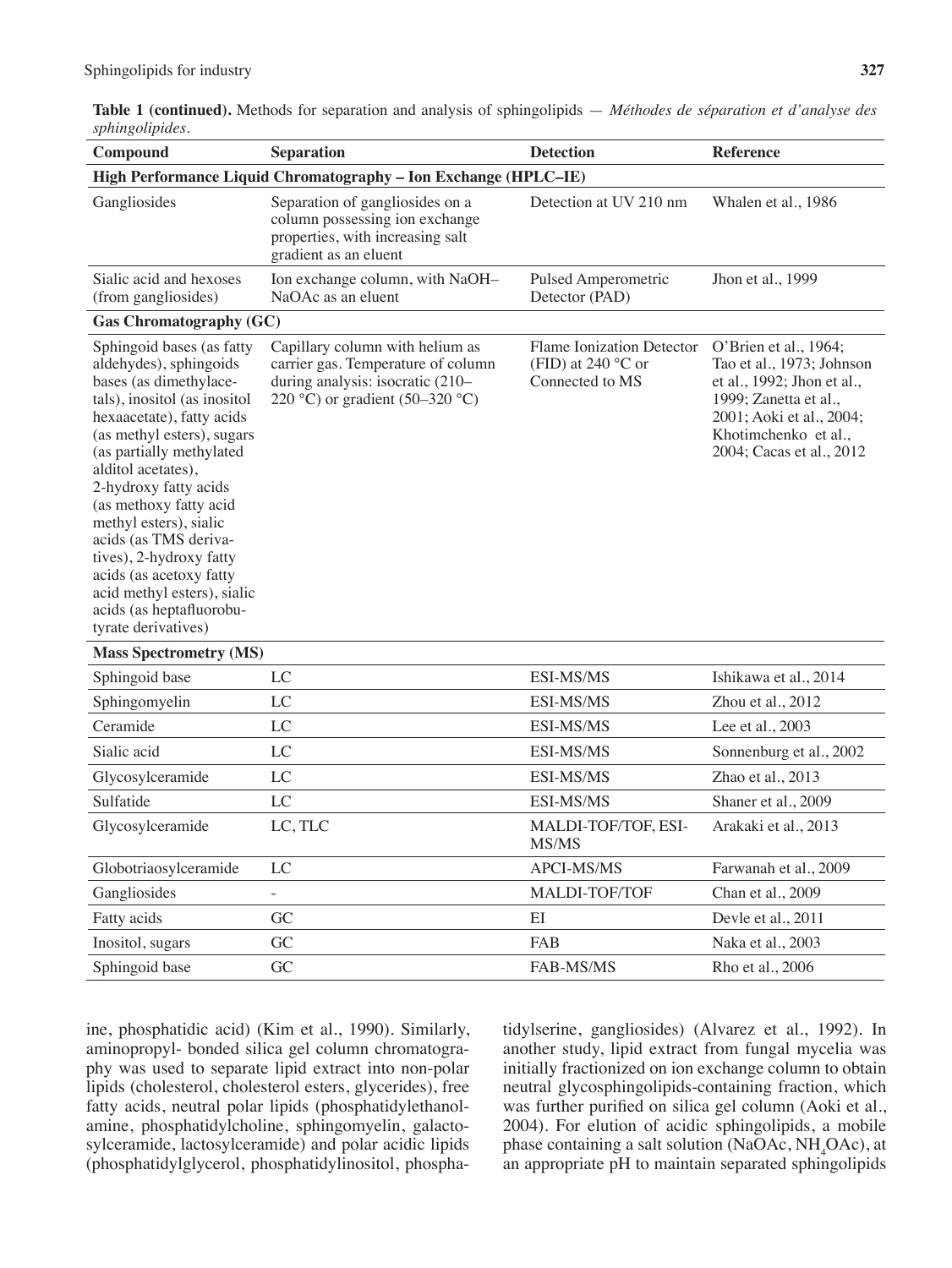in their ionic form, is used. Eluted acidic fractions can be composed of a single sphingolipid compound or can consist of sphingolipids, belonging to the same class but differing in structure. For example, a lipid extract from rat brain tissue was separated using ion exchange cartridges into two fractions: neutral lipids and gangliosides-containing acidic fraction, as neutral lipids were washed out firstly, followed by gangliosides. What is more, various gangliosides were also successfully separated in this process (Kato et al., 2008). SPE of the lipid extract from fish gills on aminopropyl cartridges, with the use of different mobile phase composition, resulted in a complex separation of lipid mixture into various neutral sphingolipid fractions (ceramides, neutral glycosphingolipids or sphingomyelin) and one acidic fraction (sphingosine phosphates, ceramide phosphates and sulfatides) (Bodennec et al., 2000).

Thin Layer Chromatography (TLC) is a technique, where compounds from the mixture are separated on a thin layer of stationary phase, which is usually the silica gel (Fuchs et al., 2011). TLC can be used for further purification of sphingolipid fractions into single compounds, as well as for evaluating the purity of sphingolipid fractions obtained upon Solid Phase Extraction. Reagents, such as orcinol (Jhon et al., 1999) or resorcinol solutions (Jhon et al., 1999; Kato et al., 2008), iodine vapor (Shiraishi et al., 1985), primuline (Hidaka et al., 2012), bromothymol blue (Tao et al., 1973) or molybdenum blue (Bodennec et al., 2000), can be used to detect sphingolipid fractions, which can be scraped from the silica plate after visualization. Thin Layer Chromatography can also be used for detection of specific single sphingolipids, when known standard compounds are run through TLC gel plate and are visualized with a reagent, adjusted for a specific sphingolipid. Techniques, such as SPE and TLC, enable initial separation of sphingolipids into fractions of the same class or even purification of single compounds, but are usually not sufficient for structural characterization of sphingolipids, especially if sphingolipids of unknown structure are to be characterized. Therefore, it is necessary to apply advanced techniques (**Table 1**) for complex identification of their structure.

High Performance Liquid Chromatography (HPLC) can be used for separation of sphingolipid mixtures. For example, single gangliosides were separated, according to their number of sialic acid residues, from the mixture of glycolipids applied on an ion-exchange column, coupled with a UV detector (Whalen et al., 1986). On the other hand, glucosylceramides were also separated on Reversed Phase (RP) HPLC, due to their hydrophobic interactions. Moreover, RP-HPLC enabled separation of glucosylceramides, possessing sphingoid bases in *cis* or *trans* configuration (Imai et al., 2012). However, most often, HPLC and GC are harnessed for identification of specific parts in

sphingolipid structure. A sphingolipid molecule possesses a sphingoid base, but can also contain fatty acid, sugar and sialic acid moieties. Therefore, two approaches are used for sphingolipid characterization with the use of HPLC (Haynes et al., 2009) and GC (Sisu et al., 2011). In the first approach, a single compound purified during SPE, TLC or HPLC, is subjected to hydrolysis and selected parts are further analyzed by HPLC or GC. In the second approach, various compounds in the fraction are simultaneously hydrolyzed and selected parts of one type (fatty acids, sphingoid bases, etc.) from different compounds are analyzed by HPLC or GC, leading to characterization of the overall profile of selected structural parts, in the mixture of different compounds. In order to analyze selected structural parts, sphingolipid molecules are hydrolyzed *via* a variety of chemical reactions.

Hydrolysis of fatty acids from sphingolipids can be achieved by cleavage of the amide bond, with the use of methanolic solution of HCl (Hidaka et al., 2012), BF<sub>3</sub> (Devle et al., 2011) or NaOH (Groener et al., 2007), and further with the support of microwaves (Groener et al., 2007; Devle et al., 2011). Another method to release fatty acids from sphingolipids, is the enzymatic hydrolysis *via* sphingolipid ceramide *N*-deacylase (SCDase) action that breaks the *N*-acyl linkage (Lee et al., 2012b). Long chain sphingoid bases (LCB) can be obtained due to HCl methanolysis (Goto et al., 2012) or alkaline hydrolysis with  $Ba(OH)$ ) and dioxane (Markham et al., 2006). Sugar and sialic acid moieties can be released from gangliosides, as a result of trifluoroacetic acid (TFA) treatment (Jhon et al., 1999). Also, enzymatic hydrolysis of glycosphingolipids, with ceramide glycanase (Zhou et al., 1989) and sialidase (Rodriguez et al., 1996), can lead to the release of sugar and sialic acid moieties, respectively. Sialic acids and sugars can be analyzed by High Performance Anion Exchange Chromatography (HPAEC), possessing ion exchange column and Pulsed Amperometric Detector (PAD) (Jhon et al., 1999). However, in order to be successfully analyzed by HPLC or GC, structural parts of sphingolipids usually have to undergo derivatization (**Table 1**). Sphingoid bases are often combined with biphenylcarbonyl chloride (Jungalwala et al., 1983), *O*–phthaldialdehyde (Markham et al., 2006; Lee et al., 2012b) or fluoronitrobenzofurazan (Ishikawa et al., 2014) in order to interact with stationary phase in Reversed-Phase HPLC. Also, sialic acid undergoes reaction with diamino-methylenedioxybenzene (Sonnenburg et al., 2002), before RP-HPLC characterization.

For Gas Chromatography analysis, it is necessary to convert structural parts of sphingolipids into their volatile derivatives. Fatty acids are converted to fatty acid methyl esters, during acid methanolysis of sphingolipids (Jhon et al., 1999; Aoki et al., 2004).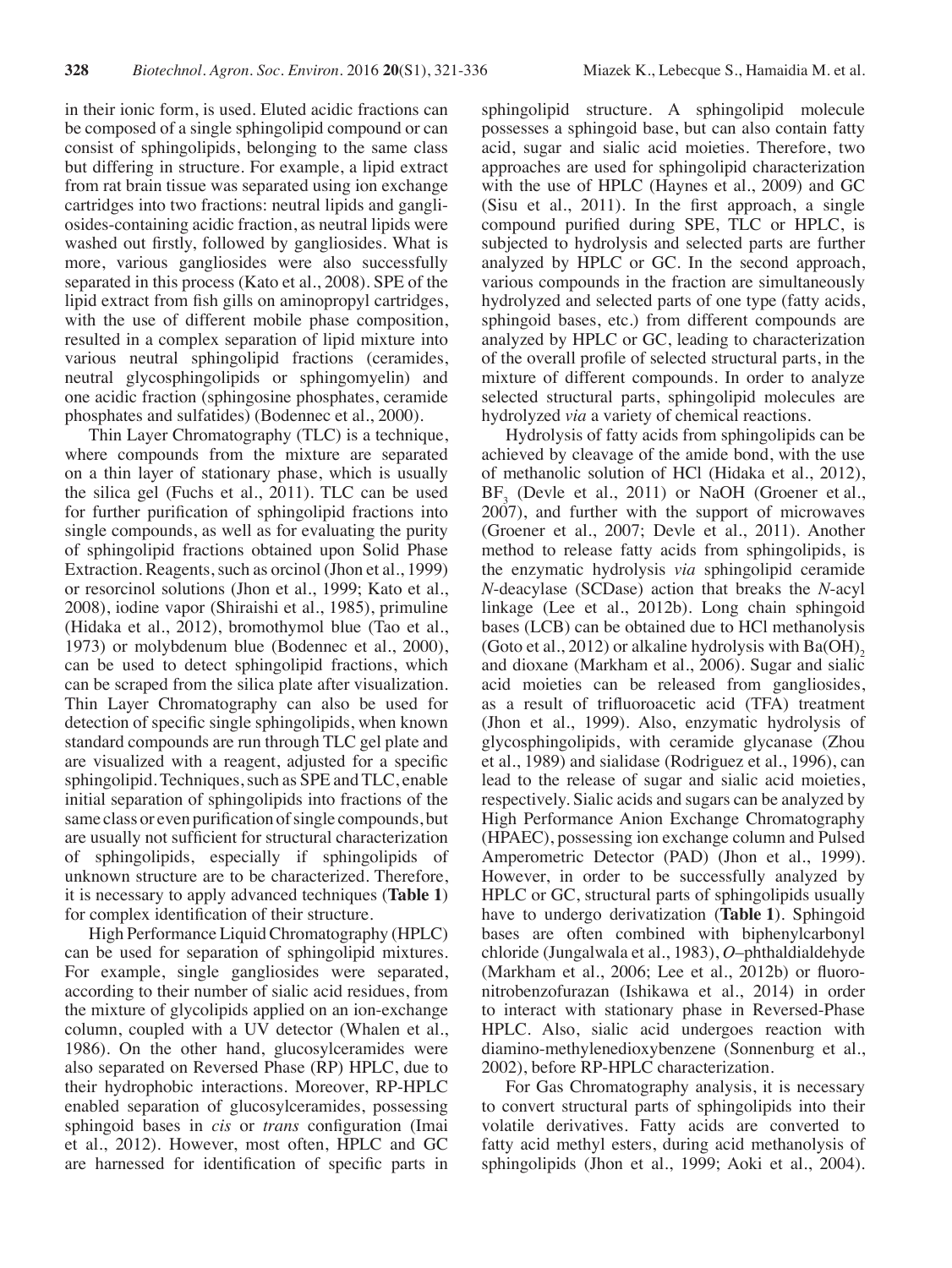Fatty acids or 2-hydroxy fatty acids can be also converted in iodomethane/dimethylacetamide/NaOH solution to fatty acid methyl esters and 2-methoxy fatty acid methyl esters, respectively (Johnson et al., 1992). What is more, acetylation of hydroxy fatty acid methyl esters into acetoxy methyl esters, was also reported (O'Brien et al., 1964). Sphingoid bases can be trimethylsilylated into TMS ether derivatives, or both *N*–acetylated in methanol/acetic anhydride solution and trimethylsilylated to yield *N*–acetyl TMS ether derivatives (Carter et al., 1967). On the other hand, sphingoid bases are oxidized by sodium metaperiodate to fatty aldehydes (Cacas et al., 2012), followed by their conversion to dimethylacetals (Khotimchenko et al., 2004). Inositol, released from sphingolipids, undergoes acetylation to form an inositol hexaacetate (Khotimchenko et al., 2004). Glycosylceramides undergo complete *O*-methylation with iodomethane (CH3 I)/NaOH/DMSO and further hydrolysis to release partially methylated sugar moieties (Sisu et al., 2011). Partially methylated sugars are reduced by sodium borohydride  $(NaBH<sub>4</sub>)$  and undergo acetylation in acetic anhydride/pyridine solution to yield partially methylated alditol acetates (Aoki et al., 2004; Sisu et al., 2011). Sialic acid can be converted to TMS (Tao et al., 1973) or heptafluorobutyrate derivatives(Zanetta et al., 2001).

LC and GC are widely and commonly used for analysis of known sphingolipids, when retention times between standard and analyzed compounds are compared. However, these techniques alone are not sufficient for characterization of molecules possessing novel and unknown structure, for example from new sources or after chemical modifications. In such a case, Mass Spectrometry (MS) techniques are applied.

In Mass Spectrometry, analyzed sphingolipids are firstly ionized to charged molecules and subsequently measured, according to their mass to charge (m/z) ratios. The types of ion sources in MS (**Table 1**), such as Electron Ionization (EI), Fast Atom Bombardment (FAB), Electrospray Ionization (ESI), Matrix Assisted Laser Desorption/Ionization (MALDI) and Atmospheric Pressure Chemical Ionization (APCI), are used for characterization of fatty acids, sphingoid bases, ceramides, glycosylceramides and gangliosides (Farwanah et al., 2009; Haynes et al., 2009). Electron Ionization is a method, where compounds are ionized in the gas phase and hence their conversion (trimethylsilylation, permethylation) into volatile derivatives is required beforehand. Moreover, in this ionization method high energy is applied and a complete breakage of molecular ion into many fragments, often occurs. FAB, ESI, MALDI and APCI are "softer" methods, leading to a lower degree of fragmentation and analysis of larger charged molecules. ESI is a gentle ionization method that enables one to obtain a major parent ion, as well as major product ions and to identify a typical profile for sphingolipids (Lee et al., 2003; Markham et al., 2006; Zhou et al., 2012;Ishikawa et al., 2014). HPLC, coupled with tandem mass spectrometry (MS/MS), is a very common approach used for sphingolipidomic analyses. In a tandem mass spectrometry, two stages of mass analysis are applied for a selective fragmentation of particular ions (one m/z value) from a mixture of ions. Sphingolipid molecules can be analyzed on the positive  $[(M+H)<sup>+</sup>]$ ,  $(M+Li)^+$ ,  $(M+Na)^+$ ] or negative  $[(M-H)$ ,  $(M+Cl)$ , (M+HCOO)- ] ion mode. Mass analyzers, such as Ion Trap, Quadrupole (Q) and Time of Flight (TOF), are harnessed for sphingolipid analysis (Bielawski et al., 2010). Popular types of tandem mass spectrometry are: ESI-triple quadrupole MS, ESI-Q-TOF MS, ESI-Q-Ion Trap MS, MALDI-TOF-TOF MS and APCI-Q-TOF MS (Chan et al., 2009; Farwanah et al., 2009; Shaner et al., 2009; Arakaki et al., 2013; Zhao et al., 2013). Gas chromatography is usually coupled with electron ionization (GC-EI) (Sisu et al., 2011) and liquid chromatography is combined with other types of mass spectrometry (Haynes et al., 2009).

In order to completely elucidate the structure of analyzed sphingolipids, the linkage configuration, the presence of double bonds, hydroxyl and other side moieties, need to be determined. Fragment ions of sphingolipid molecules, supported by chemical hydrolysis, derivatization or comparison with standard reference compounds, can lead to full elucidation of sphingolipid structure. If it is not achievable, techniques such as Fourier Transform Infrared Spectroscopy (FTIR) or NMR are applied.

In FTIR spectroscopy, different groups in sphingolipid structure, such as OH, C=C, C-N and (CO)-N, absorb different wavelengths of infrared radiation that are specific only for those structures, thereby providing information about chemical characteristics of analyzed sphingolipid molecules (Dongfack et al., 2012).

Nuclear Magnetic Resonance (NMR) is the most advanced technique that enables structural identification of molecules, based on different chemical shifts  $(\delta)$  of observed nucleus, within an analyzed molecule (Fuchs et al., 2011). As sphingolipids are composed mainly of C and H atoms, <sup>1</sup> H NMR, 13C NMR and (2D) NMR (COSY, HMBC) are harnessed to detect the presence of <sup>1</sup> H and 13C isotopes and identify sphingolipids structure. Analysis of <sup>1</sup> H, 13C NMR and (2D) NMR spectra enables estimation of carbon atoms, number and localization of double bonds, the presence of moieties (hydroxyl, methyl), but also configuration of double bonds(Rho et al., 2005; Maia et al., 2010). Sphingolipid analysis by NMR can be fulfilled for an intact molecule (Arakaki et al., 2013) or for a part of its structure, after hydrolysis (Tanaka et al., 1998) and derivatization (Iga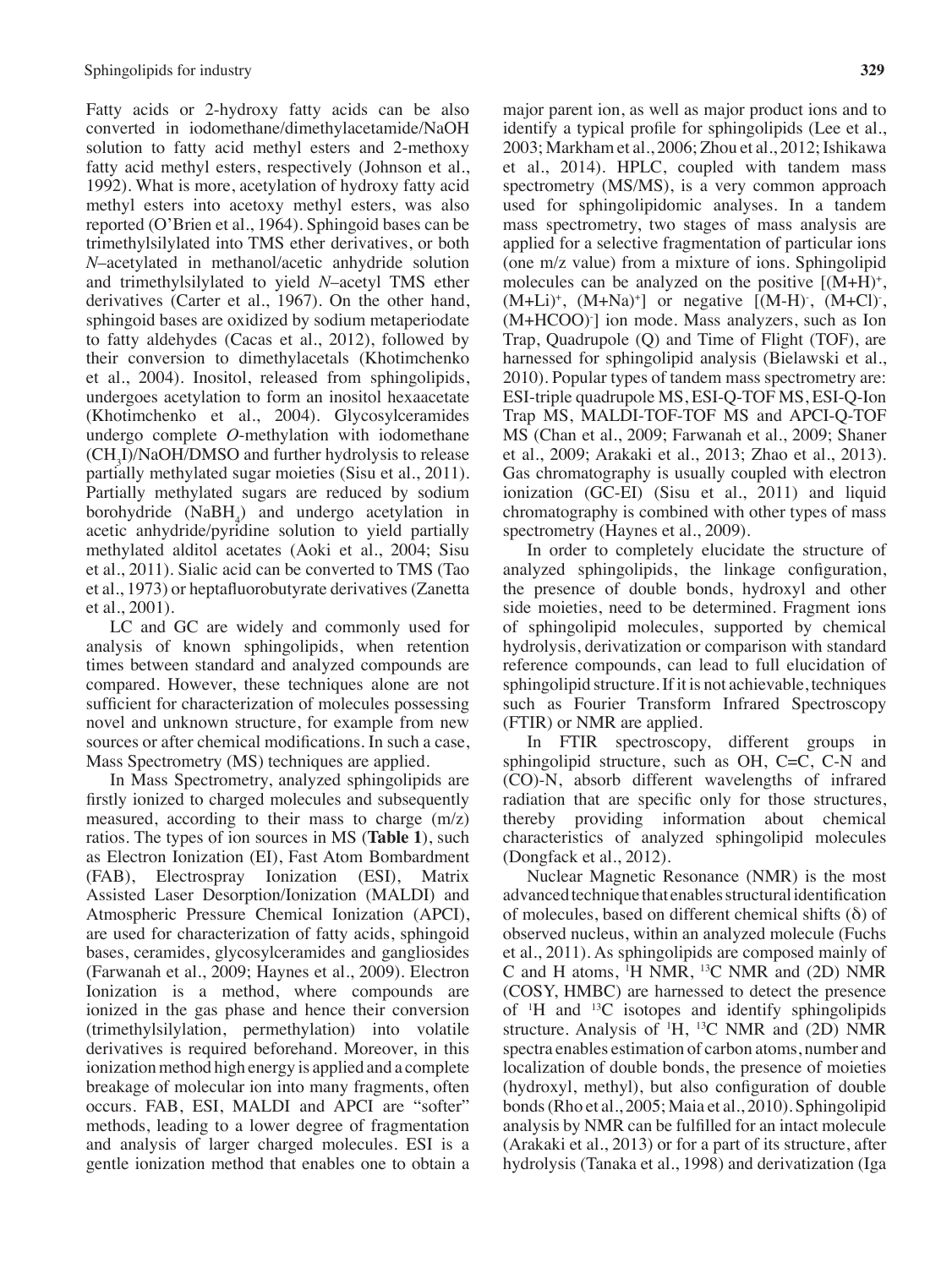et al., 2008). Usually, chromatography, MS, FTIR and NMR are used simultaneously for mutual support (Rho et al., 2005).

## **6. INHIBITORY ACTIVITY OF NATURAL SPHINGOLIPIDS: POTENTIAL APPLICATIONS FOR INDUSTRY**

Sphingolipids, extracted and purified from natural sources, can express growth suppressing and antiadhesive activity against various microorganisms (**Table 2**).

Sphingolipids showed growth inhibitory activity against bacteria (Gram+ , Gram- ), fungi or microalgae (Bibel et al., 1992; Tang et al., 2010; Poumale Poumale et al., 2011; Dongfack et al., 2012; Fischer et al., 2012; El-Amraoui et al., 2013; Murshid et al., 2016) and the rate of inhibition depends on sphingolipid structure, as well as on microbial strain tested. The inhibitory activity of sphingolipids towards microorganisms is suggested to be due to their ability to interact with microbial cell wall membranes, causing their perforation. As a result, the leakage of cellular content and consequently microbial death occurs. However, antimicrobial effect of sphingolipids can strictly depend on environmental conditions, including pH value and temperature or the presence of ions  $(Ca^{2+})$  and organic compounds, such as fatty acids, proteins, surfactants or even other sphingolipids (Possemiers et al., 2005). Adhesion of pathogenic bacteria to intestine or gastric epithelial cells causes the occurrence of diarrhea, gastritis or gastric cancer. Gangliosides were reported to efficiently inhibit the adhesion of bacteria to these cells (Idota et al., 1995; Hata et al., 2004). The inhibitory effect of gangliosides is due to the presence of oligosaccharide residue and the rate of inhibition depends on the composition of oligosaccharide chain, as well as on microbial strains involved in adhesion process.

The ability of sphingolipids to suppress the development of bacteria and fungi, renders them to be potentially used as food supplements to improve the profile of intestine microflora (Kurek et al., 2013) or as cosmetic ingredients to prevent skin infection. Gut microbiota is a very diverse ecosystem and stress factors can lead to the development of pathogenic bacteria (Mroczynska et al., 2011). It was reported that gangliosides  $(GM_3, GD_3,GM_1)$  and sialic acid (Neu5Ac), within concentration ranges present in commercial infant formulas and human milk, were able to partially inhibit adhesion of pathogenic bacteria, involved in the occurrence of diarrhea in neonates (Salcedo et al., 2013). Due to structural and modulatory functions, sphingolipids are essential components of the skin and ceramide reduction is associated with the development of skin diseases (Kleuser et al., 2013). Ceramidecontaining skin care products were reported to improve the treatment of eczema (Draelos, 2008). Sphingolipids could also become a replacement for antibiotics or other substances that possess insufficient activity towards new drug-tolerant pathogens (Sambanthamoorthy et al., 2014). Moreover, sphingolipids could serve as anti-biofilm agents and as components for medical and pharmaceutical products, where occurrence of harmful pathogenic microbiota is highly undesirable (Alasil et al., 2014). However, composition and concentration of sphingolipids present in commercial products must be always evaluated, in terms of their possible toxicity towards human skin and digestive system.

## **7. CHEMICAL MODIFICATIONS OF NATURAL SPHINGOLIPIDS: NEW APPLICATIONS FOR INDUSTRY**

Natural sphingolipids, purified from biological samples, can undergo further chemical modifications, resulting in sphingolipid derivatives that possess new properties, interesting for cosmetic, pharmaceutical and medical applications. For example, sphingosine (4–sphingenine) can be coupled with phenethyl isothiocyanate to possess increased inhibitory activity towards human leukemia cell growth, when compared to sphingosine itself (Xu et al., 2000). A coupling of sphingosine with benzopentasulfane led to formation of ceramidebenzopolysulfane conjugate that possesses enhanced inhibitory activity against human breast cancer cells, in comparison to parent unsubstituted benzopolysulfane (Mahendran et al., 2015). Sphingosine can be also modified to alkynyl-sphingomyelin (Sandbhor et al., 2009), in a series of reactions that includes: sphingosine conversion into 2-azido-sphingosine, phosphorylation of 2-azido-sphingosine, with its amination by means of alkynylammonium head-group and final *N*-acylation with fatty acid to obtain alkyne-modified sphingomyelin. Alkyne-modified sphingomyelin retains the same interaction with cholesterol as a native sphingomyelin (Goretta et al., 2012) and if an ammonia group of alkyne-modified sphingomyelin is further coupled with a fluorophore, new molecular probes can be designed (Sandbhor et al., 2009). On the other hand, sphingomyelin, subjected to hydroxyl radicals generated during Fenton reaction, can be hydrolyzed at its *N*–acyl linkage into sphingosylphosphorylcholine, with its further conversion into hydroxyl and ketone products. Oxidized sphingolipids may play an important role during development of clinical diseases (Melo et al., 2012). Treatment of various sphingolipids with hypochlorous acid (HOCl), resulted in the formation of mono- and dichloramine- derivatives of sphingolipids, as well as a radical-related decomposition product: hexadecenal, possessing a wide spectrum of biologi-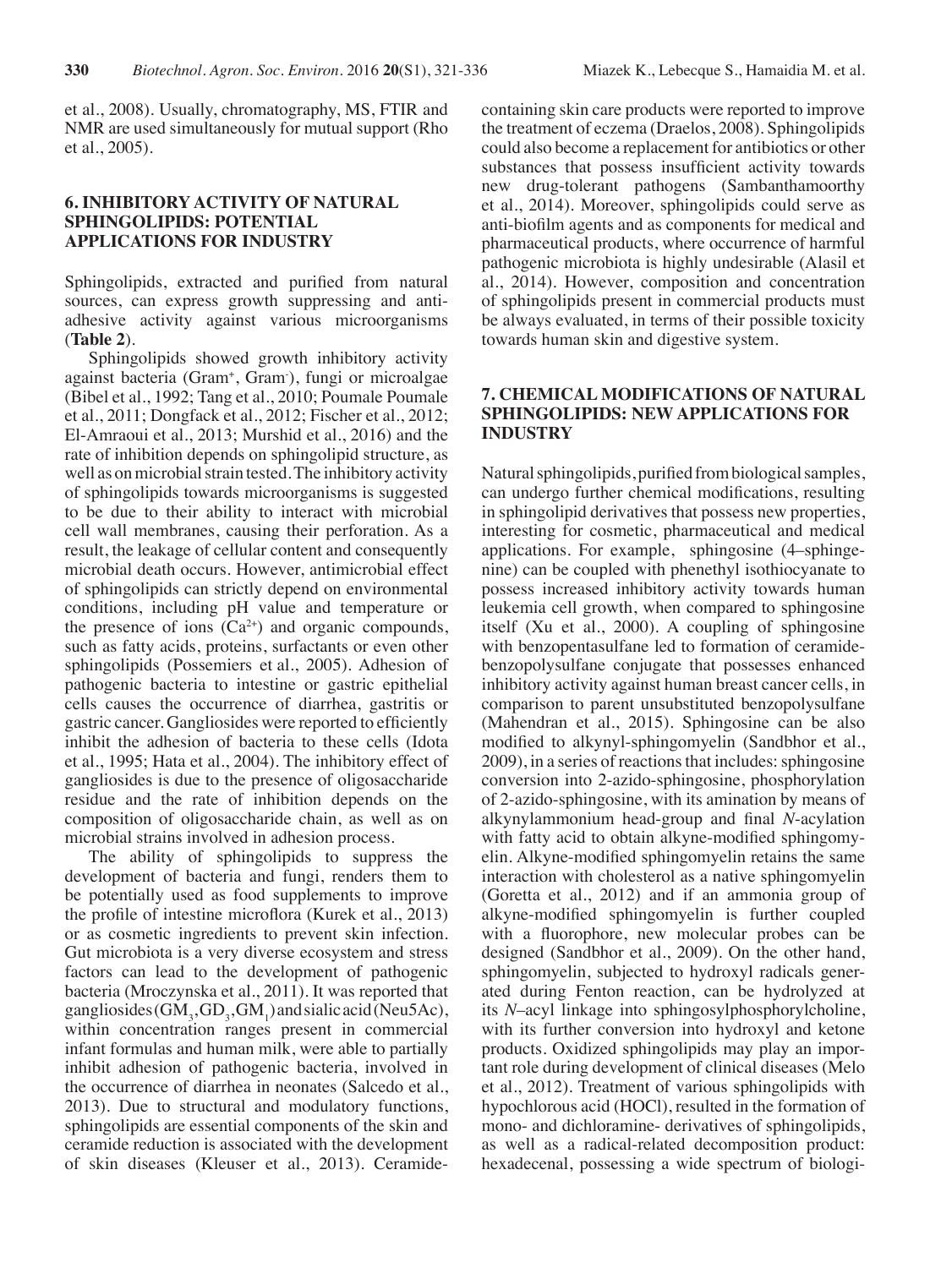| Sphingolipid              | <b>Inhibitory concentration</b>                                   | <b>Strain</b>                                                                                                                                                                             | <b>Reference</b>        |
|---------------------------|-------------------------------------------------------------------|-------------------------------------------------------------------------------------------------------------------------------------------------------------------------------------------|-------------------------|
| <b>Growth inhibition</b>  |                                                                   |                                                                                                                                                                                           |                         |
| Sphinganine               | 50% decrease at 0.78 $\mu$ M·ml <sup>-1</sup> lipid               | Staphylococcus aureus                                                                                                                                                                     |                         |
|                           | 50% decrease at 1.56 $\mu$ M·ml <sup>-1</sup> lipid               | Streptococcus pyogenes                                                                                                                                                                    |                         |
|                           | 50% decrease at 0.78 $\mu$ M ml <sup>-1</sup> lipid               | Propionibacterium acnes                                                                                                                                                                   |                         |
|                           | 50% decrease at 0.78 $\mu$ M·ml <sup>-1</sup> lipid               | Brevibacterium epidermidis                                                                                                                                                                |                         |
|                           | 50% decrease at $\sim$ 2.5 $\mu$ M·ml <sup>-1</sup> lipid         | Micrococcus luteus                                                                                                                                                                        | Bibel et al., 1992      |
|                           | 50% decrease at $\sim$ 19 $\mu$ M·ml <sup>-1</sup> lipid          | Pseudomonas aeruginosa                                                                                                                                                                    |                         |
|                           | No decrease at 6.25 $\mu$ M·ml <sup>-1</sup> lipid                | Escherichia coli                                                                                                                                                                          |                         |
|                           | No decrease at 6.25 $\mu$ M·ml <sup>-1</sup> lipid                | Serratia marcescens                                                                                                                                                                       |                         |
|                           | 50% decrease at $\sim$ 1.2 $\mu$ M·ml <sup>-1</sup> lipid         | Candida ablicans                                                                                                                                                                          |                         |
| Sphingosine               | 50% decrease at 0.78 $\mu$ M·ml <sup>-1</sup> lipid               | Staphylococcus aureus                                                                                                                                                                     |                         |
| Sphingosine               | $\sim$ 50% decrease at 25-35 $\mu$ M                              | Escherichia coli,<br>Enterobacter aerogenes,<br>Clostridium perfringens,<br>Lactobacillus acidophilus,<br>Lactobacillus amylovorus,<br>Bifidobacterium longum,<br>Bifidobacterium bifidum | Possemiers et al., 2005 |
| Sphingosine               | $MIC50 = 7.8 \mu g·ml-1$                                          | Escherichia coli                                                                                                                                                                          |                         |
| Phytosphingosine          | $MIC50 = 3.9 \mu g·ml-1$                                          | Escherichia coli                                                                                                                                                                          |                         |
| Sphinganine               | $MIC>50 = 15.6 \,\mu g \cdot ml^{-1}$                             | Escherichia coli                                                                                                                                                                          |                         |
| Sphingosine               | $MIC>50$ = > 500 $\mu$ g·ml <sup>-1</sup>                         | Pseudomonas aeruginosa                                                                                                                                                                    |                         |
| Phytosphingosine          | $MIC_{50}$ = > 500 $\mu$ g·ml <sup>-1</sup>                       | Pseudomonas aeruginosa                                                                                                                                                                    |                         |
| Sphinganine               | $MIC>50$ = > 500 $\mu$ g·ml <sup>-1</sup>                         | Pseudomonas aeruginosa                                                                                                                                                                    |                         |
| Sphingosine               | $MIC>50 = 1.3 \mu g \cdot ml^{-1}$                                | Staphylococcus aureus                                                                                                                                                                     | Fischer et al., 2012    |
| Phytosphingosine          | $MIC>50 = 1.6 \mu g·ml-1$                                         | Staphylococcus aureus                                                                                                                                                                     |                         |
| Sphinganine               | $MIC>50 = 1.3 \mu g \cdot ml^{-1}$                                | Staphylococcus aureus                                                                                                                                                                     |                         |
| Sphingosine               | $MIC50 = 1.3 - 5.2 \mu g·ml-1$                                    | Corynebacterium strains                                                                                                                                                                   |                         |
| Phytosphingosine          | $MIC>50 = 4.2 - 13 \mu g \cdot ml^{-1}$                           | Corynebacterium strains                                                                                                                                                                   |                         |
| Sphinganine               | $MIC>50 = 1 - 10.4 \mu g·ml-1$                                    | Corynebacterium strains                                                                                                                                                                   |                         |
| Haliscoamine (sphingosine | $MIC_{\scriptscriptstyle QO} = 0.2 - 0.4 \ \mu g \cdot ml^{-1}$   | Cryptococcus neoformans                                                                                                                                                                   |                         |
| derivative)               | $MIC_{\text{oo}} = 0.4 - 0.8 \ \mu \text{g} \cdot \text{ml}^{-1}$ | Candida ablicans                                                                                                                                                                          | El-Amraoui et al., 2013 |
|                           | $MIC_{q0} = 0.4 - 0.8 \ \mu g \cdot ml^{-1}$                      | Candida tropicalis                                                                                                                                                                        |                         |
| Ceramide                  | 100% MGI at 100 $\mu$ g·ml <sup>-1</sup>                          | Pythium aphanidermatum                                                                                                                                                                    |                         |
| Soya-Cerebroside I        | 23% MGI at 100 $\mu$ g·ml <sup>-1</sup>                           | Pythium aphanidermatum                                                                                                                                                                    |                         |
| Ceramide                  | 11% MGI at 100 $\mu$ g·ml <sup>-1</sup>                           | Fusarium oxysporum                                                                                                                                                                        |                         |
| Soya-Cerebroside I        | 5% MGI at 100 $\mu$ g·ml <sup>-1</sup>                            | Fusarium oxysporum                                                                                                                                                                        |                         |
| Ceramide                  | $IC_{50} = 50.2 \ \mu g \cdot ml^{-1}$                            | <b>Bacillus</b> subtilis                                                                                                                                                                  | Tang et al., 2010       |
| Soya-Cerebroside I        | $IC_{50} = 110.9 \,\mu\text{g}\cdot\text{ml}^{-1}$                | <b>Bacillus</b> subtilis                                                                                                                                                                  |                         |
| Ceramide                  | $IC_{50} = 15.3 \ \mu g \cdot ml^{-1}$                            | Pseudomonas lachrymans                                                                                                                                                                    |                         |
| Soya-Cerebroside I        | $IC_{50} = 37.3 \ \mu \text{g} \cdot \text{m}l^{-1}$              | Pseudomonas lachrymans                                                                                                                                                                    |                         |
| Ficusamide (ceramide)     | $MIC = 312.5 \,\mu g\cdot ml^{-1}$                                | Escherichia coli                                                                                                                                                                          | Dongfack et al., 2012   |

./..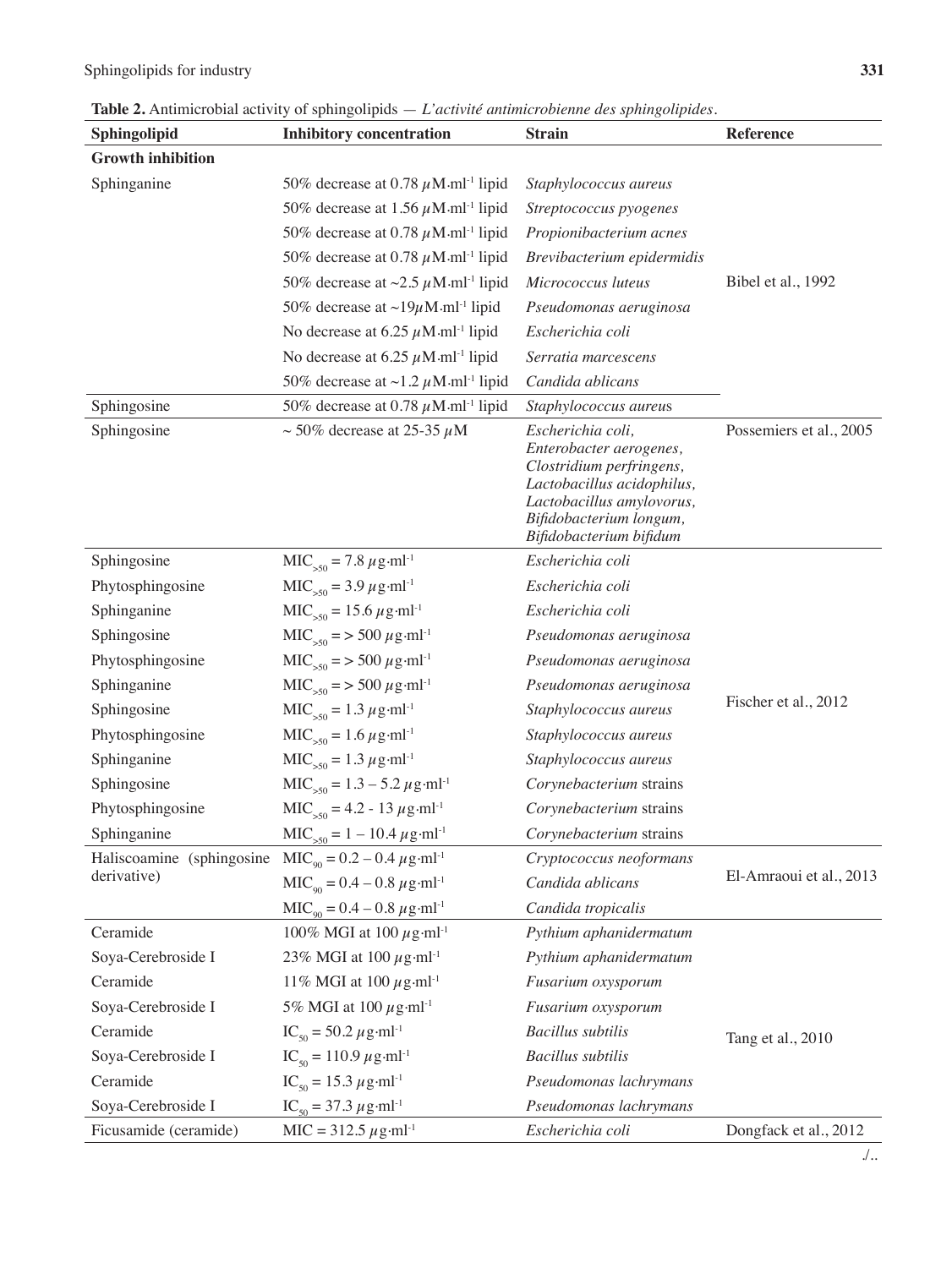| Sphingolipid                     | <b>Inhibitory Concentration</b>                  | <b>Strain</b>           | <b>Reference</b>                |
|----------------------------------|--------------------------------------------------|-------------------------|---------------------------------|
| <b>Growth inhibition</b>         |                                                  |                         |                                 |
| Lutaoside<br>(glucosylceramide)  | $DIZ = 14$ mm at 40 $\mu$ g pro PD               | Chlorella vulgaris      | Poumale Poumale<br>et al., 2011 |
|                                  | $DIZ = 13$ mm at 40 $\mu$ g pro PD               | Chlorella sorokiniana   |                                 |
|                                  | $DIZ = 11$ mm at 40 $\mu$ g pro PD               | Scenedesmus subspicatus |                                 |
| Penicilloside A<br>(cerebroside) | GIZ = 23 mm at 100 $\mu$ g per cups*             | Candida ablicans        | Murshid S.S.A. et al.,          |
| Penicilloside B                  | GIZ = 19 mm at 100 $\mu$ g per cups*             | Staphylococcus aureus   | 2016                            |
| (cerebroside)                    | GIZ = 20 mm at 100 $\mu$ g per cups <sup>*</sup> | Escherichia coli        |                                 |
| <b>Adhesion inhibition</b>       |                                                  |                         |                                 |
| $G_{M1}$                         | 82.4% at 1 mg·ml <sup>-1</sup>                   |                         |                                 |
| $G_{M3}$                         | 68.6% at 1 mg·ml <sup>-1</sup>                   |                         |                                 |
| $G_{D3}$                         | 16.1% at 1 mg·ml <sup>-1</sup>                   | Escherichia coli        | Idota et al., 1995              |
| Ceramide lactoside               | 3.2% at 1 mg $\cdot$ ml <sup>-1</sup>            |                         |                                 |
| NeuAc                            | No inhibition at 1 mg·m $l^{-1}$                 |                         |                                 |
| $G_{M1}$                         | $IC_{50}$ = > 400 $\mu$ M                        | Helicobacter pylori     | Hata et al., 2004               |
| $G_{M3}$                         | $IC_{50} = 379 \mu M$                            |                         |                                 |
| $G_{D3}$                         | $IC_{50} = 191 \mu M$                            |                         |                                 |

**Table 2 (continued).** Antimicrobial activity of sphingolipids — *L'activité antimicrobienne des sphingolipides.*

MIC>50: Minimal Concentration causing inhibition higher than 50% — *Concentration Minimale provoquant l'inhibition supérieure à 50 %*; MIC90: Minimal Concentration causing 90% inhibition — *Concentration Minimale causant 90 % d'inhibition*; MGI: Mycelia Growth Inhibition — *Inhibition de la croissance du mycélium*; DIZ: Diameter of Inhibition Zone — *diamètre des zones d'inhibition*; GIZ: Growth Inhibition Zone — *diamètre des zones d'inhibition*; PD: Paper Disk — *Disque en papier*; \*: Agar Diffusion Method — *Méthode de diffusion en gélose*; > 400: binding inhibition fails to reach 50% at the dose of 400 µM of inhibitor tested — *l'inhibition de reliure ne parvient pas à atteindre 50 % à la dose de 400 µM d'inhibiteur testé.*

cal activities (Shadyro et al., 2015). Phytosphingosine (4–hydroxysphinganine) can find applications towards skin healthcare. Phytosphingosine can be combined *via* an amide bond with salicylic acid (Farwick et al., 2007), for example in the presence of carbodiimide/hydroxybenzotriazole, as coupling reagents (Montalbetti et al., 2005). Such salicyloyl-phytosphingosine can become a promising agent for repair of photoaged skin (Farwick et al., 2007). *N*–acetyl sphingosine (commonly called C2-ceramide) is a product that originates from *N*-acylation of sphingosine, with acetic anhydride (Ohta et al., 1994). C2-ceramide was reported to induce apoptosis and exert anti-proliferative effect towards lung cancer cells (Lin et al., 2014). Sphingosine can also be *N*–acylated with p–nitrophenyl ester of disulfide linkage-containing fatty acid, resulting in the formation of *N*-dithiaheptanoyl ceramide. Such a compound showed increased anti-proliferative and cytotoxic activity against a number of cancer cell lines (Bittman et al., 2007). Galactocerebrosides can undergo galactofuranosylation, accompanied by partial acetylation, *via* a range of chemical modifications that lead to the synthesis of galactofuranosyl(triacetylgalactopyranosyl)acetylceramide. Such a synthetized com-

pound could become a candidate for efficient delivery of orally administered glycosphingolipids to colon (Iga et al., 2008). Gangliosides  $(G_{\text{M1}})$  can be modified by methyl esterification of carboxyl group in sialic acid moiety. Methyl esters of  $G_{\text{M1}}$  ganglioside showed an increased reactivity with peanut agglutinin and decreased reactivity with *Cholera* toxin (Handa et al., 1984). Gangliosides can also undergo *O*–acetylation at C9 in a sialic acid unit *via* action of the enzyme, possessing *O*–acetyltransferase activity. Such acetylated glycosphingolipids are potential therapeutic drugs, against brain tumor development (Romero-Ramırez et al., 2012).

#### **8. CONCLUSIONS**

This review evaluates sphingolipids in terms of structure, availability in organic sources, extraction, purification and analysis methods, as well as their industrial applications. Various forms of sphingolipids can be found in numerous organic sources, available in the natural environment. In order to benefit from sphingolipids, an efficient extraction method should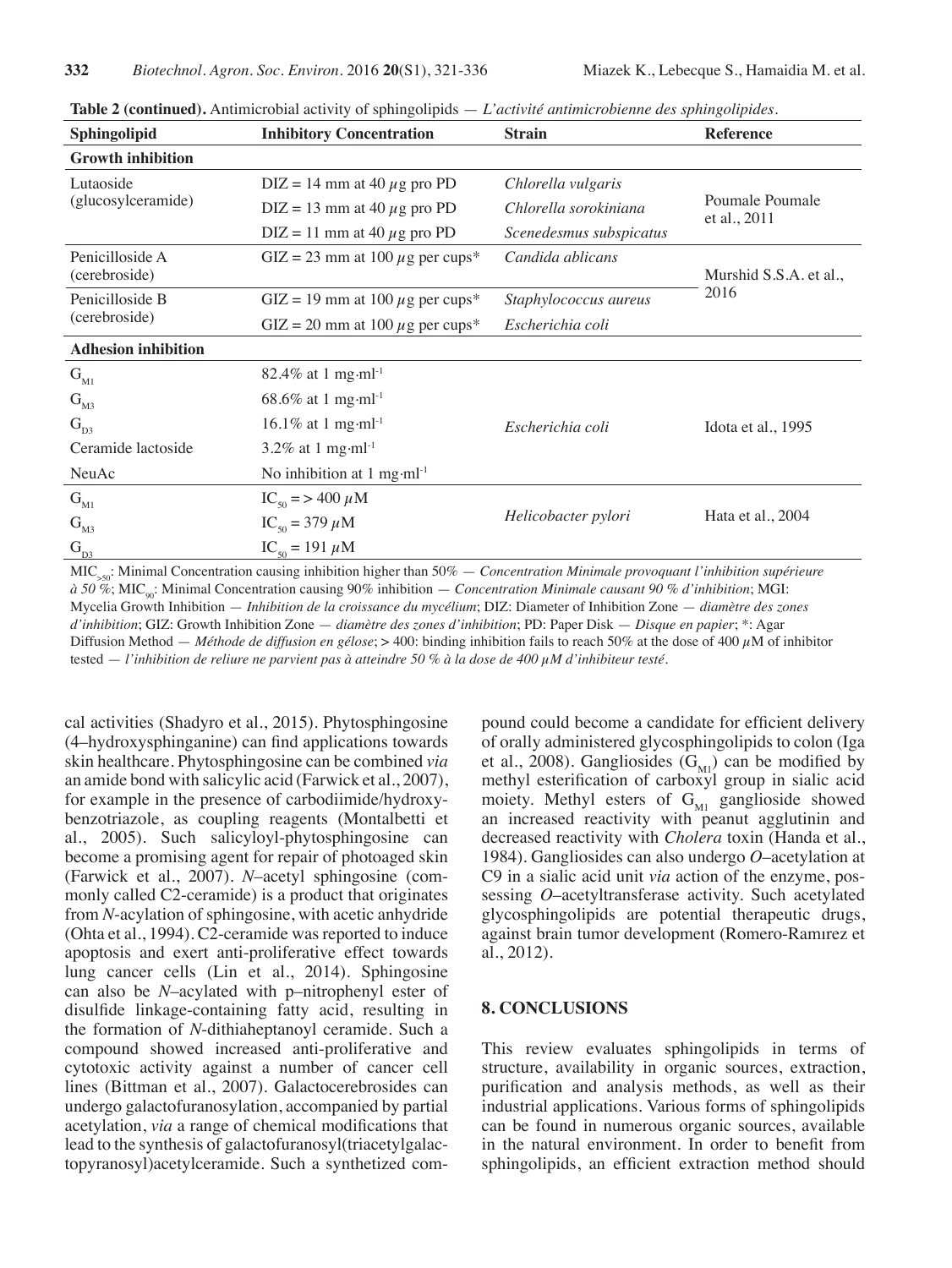#### Sphingolipids for industry **333**

be harnessed, according to the source of sphingolipids. High performance analytical tools are indispensable to detect and characterize new sphingolipids structures. Sphingolipids seem to be promising candidates for application in food, cosmetic, pharmaceutical or medical industry. The potential of sphingolipid molecules will increase in the future, as new structures and new sources are regularly discovered. Moreover, the possibility of applying chemical methods to modify the structure of natural sphingolipids can further broaden their application field.

#### **Acknowledgements**

This work was financed by the CARE AgricultureIsLife, University of Liège-Gembloux Agro-Bio Tech, Belgium.

#### **Bibliography**

- Alasil S.M., Omar R., Ismail S. & Yusof M.Y., 2014. Antibiofilm activity, compound characterization, and acute toxicity of extract from a novel bacterial species of *Paenibacillus*. *Int. J. Microbiol*., Article ID 649420.
- Alvarez J.G. & Touchstone J.C., 1992. Separation of acidic and neutral lipids by aminopropyl-bonded silica gel column chromatography. *J. Chromatogr.*, **577**, 142-145.
- Ando S. & Yu R.K., 1979. Isolation and characterization of two isomers of brain tetrasialogangliosides. *J. Biol. Chem*., **254**(23), 12224-12229.
- Angstrom J. et al., 1981. Chemical characterization of penta-, hexa-, hepta-, octa-, and nonaglycosylceramides of rat small intestine having a globoside-like terminus. *J. Biol. Chem*., **257**, 682-688.
- Aoki K. et al., 2004. Newly discovered neutral glycosphingolipids in aureobasidin A-resistant zygomycetes: identification of a novel family of Galaseries glycolipids with core Gal alpha 1-6Gal beta 1-6Gal beta sequences. *J. Biol. Chem*., **279**(31), 32028-32034.
- Arakaki A. et al., 2013. Glycosylceramides from marine green microalga *Tetraselmis* sp. *Phytochemistry*, **85**, 107-114.
- Bibel D.J., Aly R. & Shinefield H.R., 1992. Antimicrobial activity of sphingosines. *J. Invest. Dermatol*., **98**(3), 269- 273.
- Bieberich E., 2011. Ceramide in stem cell differentiation and embryo development: novel functions of a topological cell- signaling lipid and the concept of ceramide compartments. *J. Lipids*, Article ID 610306.
- Bielawski J. et al., 2010. Sphingolipid analysis by High Performance Liquid Chromatography-Tandem Mass Spectrometry (HPLC-MS/MS). *In*: Chalfant Ch. & Del Poeta M., eds. *Sphingolipids as signaling and regulatory molecules.* Landes Bioscience and Springer Science+Business Media*,* 46-59.
- Bittman R., Li Z., Samadder P. & Arthur G., 2007. Anticancer activity of a ceramide analog containing a disulfide linkage. *Cancer Lett*., **251**, 53-58.
- Bodennec J. et al., 2000. A procedure for fractionation of sphingolipid classes by solid-phase extraction on aminopropyl cartridges. *J. Lipid Res*., **41**(9), 1524-1531.
- Buré C., Cacas J.L., Mongrand S. & Schmitter J.M., 2014. Characterization of glycosyl inositol phosphoryl ceramides from plants and fungi by mass spectrometry. *Anal. Bioanal. Chem*., **406**(4), 995-1010.
- Cacas J.-L. et al., 2012. Rapid nanoscale quantitative analysis of plant sphingolipid long-chain bases by GC-MS. *Anal. Bioanal. Chem*., **403**(9), 2745-2755.
- Carter H.E. & Gaver R.C., 1967. Improved reagent for trimethylsilylation of sphingolipid bases. *J. Lipid Res*., **8**(4), 391-395.
- Chan K. et al., 2009. MALDI mass spectrometry imaging of gangliosides in mouse brain using ionic liquid matrix. *Anal. Chim. Acta*, **639**(1-2), 57-61.
- Daniotti J.L. et al., 2013. Glycosylation of glycolipids in cancer: basis for development of novel therapeutic approaches. *Front. Oncol*., **3**.
- Devle H., Naess-Andresen C.F., Stenstrøm Y. & Ekeberg D., 2011. Rapid method for analysis of sphingomyelin by microwave derivatisation for gas chromatography-mass spectrometry. *Eur. J. Lipid Sci. Technol*., **113**(6), 708- 710.
- Dongfack M.D.J. et al., 2012. A new sphingolipid and furanocoumarins with antimicrobial activity from *Ficus exasperata*. *Chem. Pharm. Bull*., **60**(8), 1072-1075.
- Draelos Z.D., 2008. The effect of ceramide-containing skin care products on eczema resolution duration. *Cutis*, **81**, 87-91.
- Duk M. et al., 2007. Structures of unique globoside elongation products present in erythrocytes with a rare NOR phenotype. *Glycobiology*, **17**(3), 304-312.
- El-Amraoui B., Biard J.F. & Fassouane A., 2013. Haliscosamine: a new antifungal sphingosine derivative from the Moroccan marine sponge *Haliclona viscosa*. *SpringerPlus*, **2**, 252.
- Farwanah H. et al., 2009. Normal phase liquid chromatography coupled to quadrupole time of flight atmospheric pressure chemical ionization mass spectrometry for separation, detection and mass spectrometric profiling of neutral sphingolipids and cholesterol. *J. Chromatogr. B*, **877**, 2976-2982.
- Farwick M. et al., 2007. Salicyloyl-phytosphingosine: a novel agent for the repair of photoaged skin. *Int. J. Cosmet. Sci*., **29**(4), 319-329.
- Fischer C.L. et al., 2012. Antibacterial activity of sphingoid bases and fatty acids against gram-positive and gramnegative bacteria. *Antimicrob. Agents Chemother*., **56**, 1157-1161.
- Fuchs B. et al., 2011. Lipid analysis by thin-layer chromatography – a review of the current state. *J. Chromatogr. A*, **1218**, 2754-2774.
- Gallier S. et al., 2010.Composition and fatty acid distribution of bovine milk phospholipids from processed milk product. *J. Agric. Food Chem*., **58**(19), 10503-10511.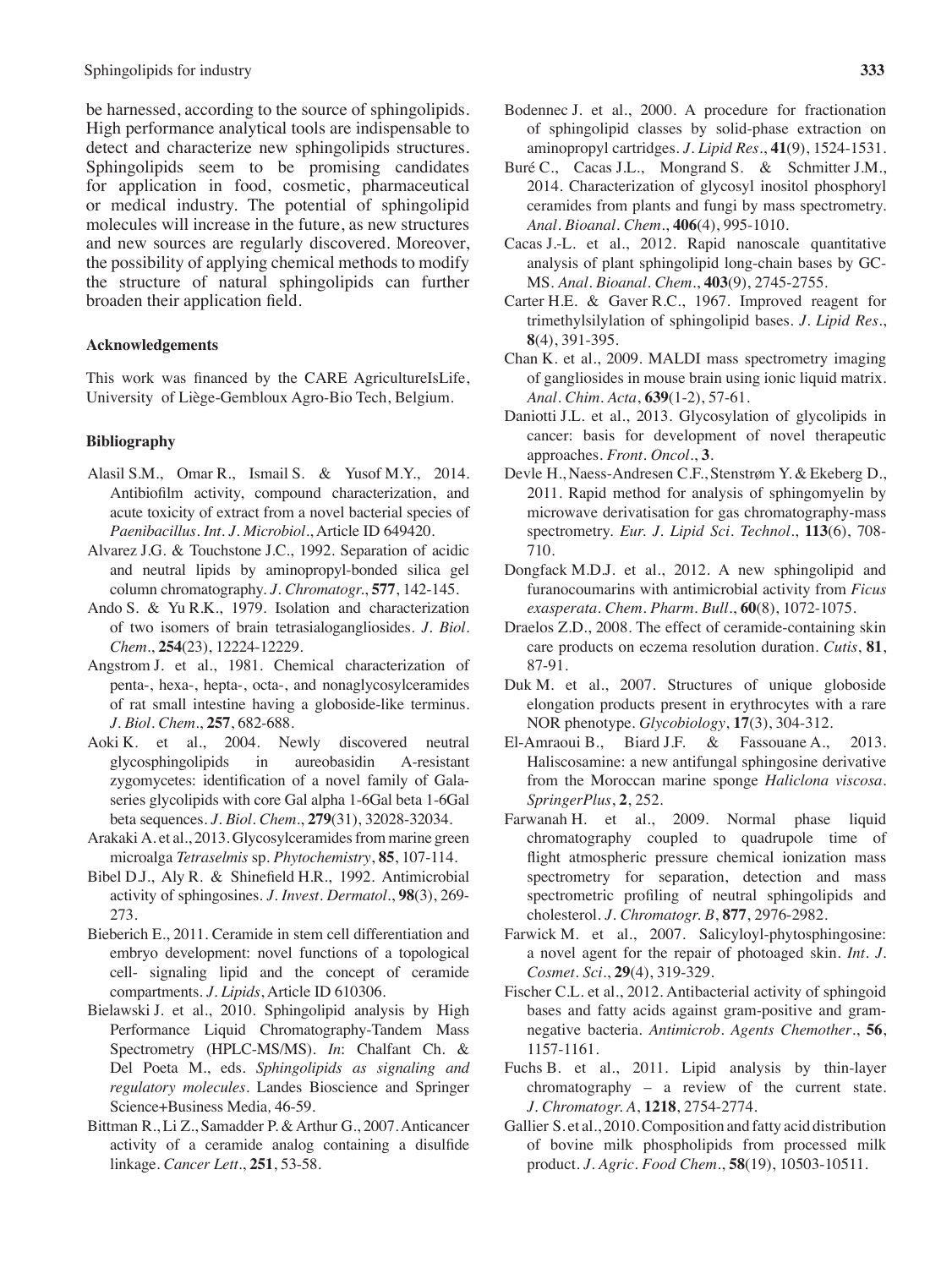- Goretta S.A. et al., 2012. Effects of chemical modification of sphingomyelin ammonium group on formation of liquidordered phase. *Bioorg. Med. Chem*., **20**(13), 4012-4019.
- Goto H. et al., 2012. Determination of sphingoid bases from hydrolyzed glucosylceramide in rice and wheat by online post-column high-performance liquid chromatography with O-phthalaldehyde derivatization. *J. Oleo Sci*., **61**(12), 681-688.
- Groener J.E.M. et al., 2007. HPLC for simultaneous quantification of total ceramide, glucosylceramide, and ceramide trihexoside concentrations in plasma. *Clin. Chem*., **53**(4), 742-747.
- Gutierrez A.L.S. et al., 2007. Characterization of glycoinositolphosphoryl ceramide structure mutant strains of *Cryptococcus neoformans*. *Glycobiology*, **17**(6), 1-11C.
- Handa S. & Nakamura K., 1984. Modification of sialic acid carboxyl group of ganglioside. *J. Biochem*., **95**(5), 1323- 1329.
- Hata Y., Murakami M. & Okabe S., 2004. Glycoconjugates with NeuAc-NeuAc-Gal-Glc are more effective at preventing adhesion of *Helicobacter pylori* to gastric epithelial cells than glycoconjugates with NeuAc-Gal-Glc. *J. Physiol. Pharmacol*., **55**(3), 607-625.
- Haynes C.A.,Allegood J.C., Park H. & Sullards M.C., 2009. Sphingolipidomics: methods for the comprehensive analysis of sphingolipids. *J. Chromatogr. B*, **877**(26), 2696-2708.
- Heung L.J., Luberto C. & Del Poeta M., 2006. Role of sphingolipids in microbial pathogenesis. *Infect. Immun*., **74**, 28-39.
- Hidaka H., Takiwaki M. & Yamashita M., 2012. Mild acid hydrolysis of sphingolipids yields lysosphingolipids: a matrix-assisted laser desorption and ionization time-offlight mass spectrometry study. *J. Anal. Biosci*., **35**(3), 241-248.
- Higuchi R. al., 2006. Biologically active glycosides from asteroidea, 42. Isolation and structure of a new biologically active ganglioside molecular species from the starfish *Asterina pectinifera*. *Chem. Pharm. Bull*., **54**(3), 287-291.
- Idota T. & Kawakami H., 1995. Inhibitory effects of milk gangliosides on the adhesion of *Escherichia coli* to human intestinal carcinoma cells. *Biosci. Biotechnol. Biochem*., **59**(1), 69-72.
- Iga D.P. & Iga S., 2008. Galactofuranosylated galactocerebrosides, a new drug delivery system for ceramides to colon. *Open Org. Chem. J*., **2**, 46-51.
- Imai H., Hattori H. & Watanabe M., 2012. An improved method for analysis of glucosylceramide species having cis-8 and trans-8 isomers of sphingoid bases by LC-MS/ MS. *Lipids*, **47**(12), 1221-1229.
- Ishikawa T., Imai H. & Maki K.Y., 2014. Development of an LC–MS/MS method for the analysis of free sphingoid bases using 4-fluoro-7-nitrobenzofurazan (NBD-F). *Lipids*, **49**, 295-304.
- Jeon S.-B. et al., 2008. Sulfatide, a major lipid component of myelin sheath, activates inflammatory responses as an endogenous stimulator in brain-resident immune cells. *J. Immunol*., **181**(11), 8077-8087.
- Jhon G.J. et al., 1999. Studies of the chemical structure of gangliosides in deer antler, *Cervus nippon*. *Chem. Pharm. Bull*., **47**(1), 123-127.
- Johnson S.B. & Brown R.E., 1992. Simplified derivatization for determining sphingolipid fatty acyl composition by gas chromatography-massspectrometry. *J. Chromatogr*., **605**(2), 281-286.
- Jungalwala F.B., Evans J.E., Bremer E. & McCluer R.H., 1983. Analysis of sphingoid bases by reversed-phase high performance liquid chromatography. *J. Lipid Res*., **24**(10), 1380-1388.
- Kato T., Kasuya M.C.Z. & Hatanaka K., 2008. Rapid separation of gangliosides using strong anion exchanger cartridges. *J. Oleo Sci*., **57**(7), 397-400.
- Khotimchenko S.V. & Vaskovskii V.E., 2004. Inositolcontaining sphingolipid from red algae *Gracilaria verrucosa*. *Bioorg. Khim.*, **30**(2), 190-194.
- Kim H.Y. & Salem N. Jr., 1990. Separation of lipid classes by solid phase extraction. *J. Lipid Res*., **31**, 2285- 2289.
- Kisa F. et al., 2006. Constituents of Holothuroidea, 17. Isolation and structure of biologically active monosialogangliosides from the sea Cucumber *Cucumaria echinata*. *Chem. Pharm. Bull*., **54**(7), 982-987.
- Kleuser B. & Japtok L., 2013. Sphingolipids and inflammatory diseases of the skin. *Handb. Exp. Pharmacol.*, **216**, 355-372.
- Kurek K. et al., 2013. Metabolism, physiological role, and clinical implications of sphingolipids in gastrointestinal tract. *Biomed Res. Int*., Article ID 908907.
- Lee M.H., Lee G.H. & Yoo J.S., 2003. Analysis of ceramides in cosmetics by reversed-phase liquid chromatography/ electrospray ionization massspectrometry with collisioninduced dissociation. *Rapid Commun. Mass Spectrom.*, **17**, 64-75.
- Lee S. et al., 2012. Quantitative analysis of sphingomyelin by high-performance liquid chromatography after enzymatic hydrolysis. *Evidence-Based Complementary Altern. Med*., **2012**, e396218.
- Lee Y.J. et al., 2012. Sphingolipid signaling mediates iron toxicity. *Cell Metab.,* **16**, 90-96.
- Lin I.L. et al., 2014. The antiproliferative effect of C2 ceramide on lung cancer cells through apoptosis by inhibiting Akt and NFĸB. *Cancer Cell Int*., **14**(1), doi: 10.1186/1475-2867-14-1.
- Lynch D.V. & Dunn T.M., 2004. An introduction to plant sphingolipids and a review of recent advances in understanding their metabolism and function. *New Phytol.*, **161**(3), 677-702.
- Mahendran A. et al., 2015. Synthesis and antiproliferative properties of a new ceramide analog of varacin. *Chem. Phys. Lipids*, **194**, 165-170.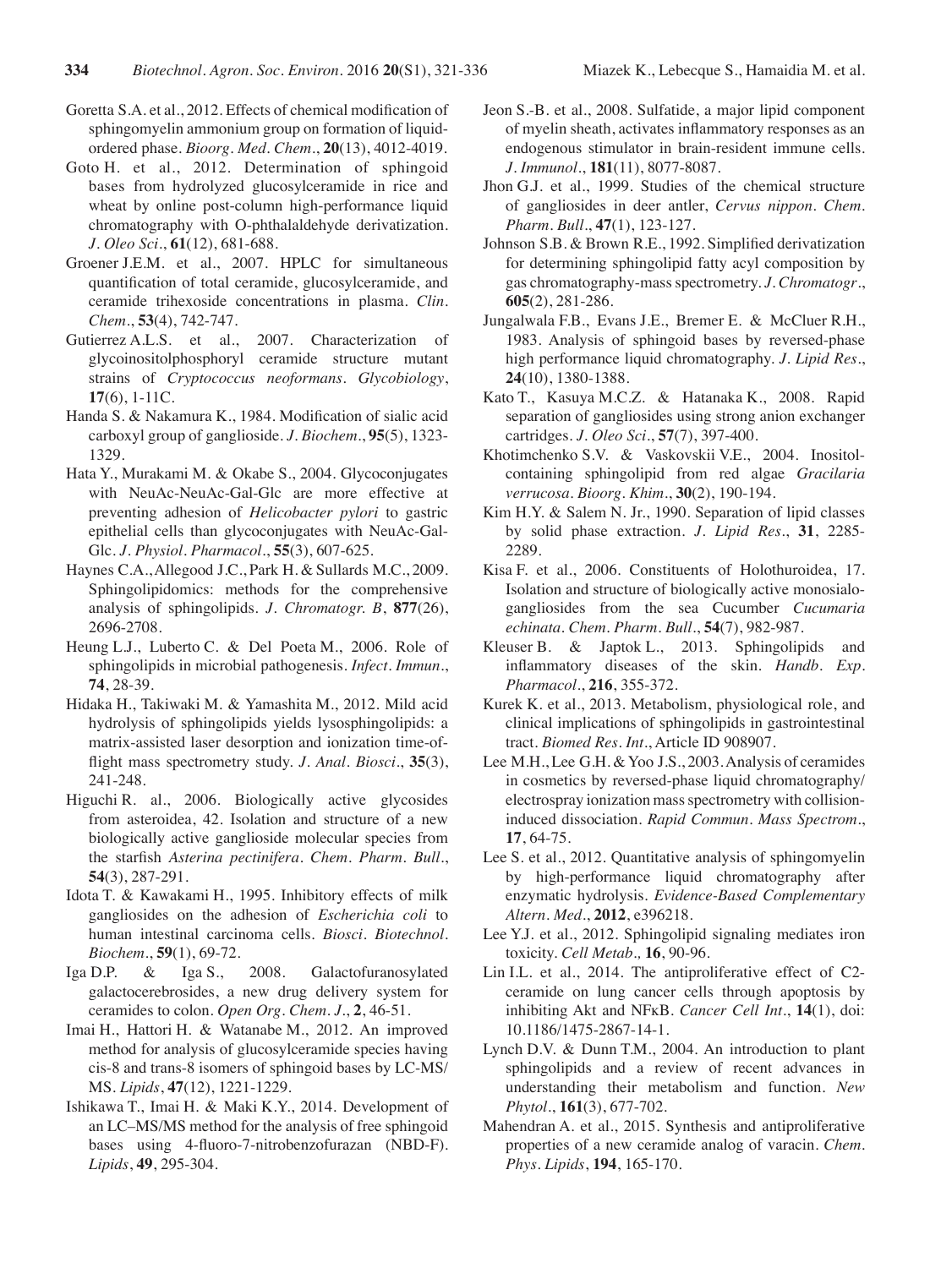- Maia A.I.V. et al., 2010. New ceramides from *Acnistus arborescens*. *J. Braz. Chem. Soc*., **21**(5), 867-871.
- Manirakiza P., Covaci A. & Schepens P., 2001. Comparative study on total lipid determination using Soxhlet, Roese-Gottlieb, Bligh & Dyer, and modified Bligh & Dyer extraction methods. *J. Food Compos. Anal*., **14**, 93-100.
- Markham J.E., Li J., Cahoon E.B. & Jaworski J.G., 2006. Separation and identification of major plant sphingolipid classes from leaves. *J. Biol. Chem*., **281**(32), 22684- 22694.
- Martínez-Beamonte R., Lou-Bonafonte J.M., Martínez-Gracia M.V. & Osada J., 2013. Sphingomyelin in high-density lipoproteins: structural role and biological function. *Int. J. Mol. Sci*., **14**, 7716-7741.
- Maula T., Artetxe I., Grandell P.M. & Slotte J.P., 2012. Importance of the sphingoid base length for the membrane properties of ceramides. *Biophys. J.*, **103**(9), 1870-1879.
- Melo T. et al., 2012. Study of sphingolipids oxidation by ESI tandem MS. *Eur. J. Lipid Sci. Technol*., **114**, 726- 732.
- Montalbetti C.A.G.N. & Falque V., 2005. Amide bond formation and peptide coupling. *Tetrahedron*, **61**(46), 10827-10852.
- Mroczynska M.,LibudziszZ.,GałęckaM.&SzachtaP.,2011. Mikroorganizmy jelitowe człowieka i ich aktywnosc metaboliczna. *Przeglad Gastroenterologiczny*, **6**(4), 218-224.
- Murshid S.S.A., Badr J.M. & Youssef D.T.A., 2016. Penicillosides A and B: new cerebrosides from the marine-derived fungus *Penicillum* species. *Rev. Bras. Farmacognosia*, **26**, 29-33.
- Naka T. et al., 2003. Structural analysis of sphingophospholipids derived from *Sphingobacterium spiritivorum*, the type species of genus *Sphingobacterium*. *Biochim. Biophys. Acta*, **1635**, 83-92.
- O'Brien J.S. & Rouser G., 1964. The fatty acid composition of brain sphingolipids: sphingomyelin, ceramide, cerebroside, and cerebroside sulfate. *J. Lipid Res*., **5**(3), 339-342.
- Ogiso H. et al., 2014. Comparative analysis of biological sphingolipids with glycerophospholipids and diacylglycerol by LC-MS/MS. *Metabolites*, **4**(1), 98- 114.
- Ohta H., Ruan F., Hakomori S. & Igarashi Y., 1994. Quantification of free sphingosine in cultured cells by acylation with radioactive acetic anhydride. *Anal. Biochem*., **222**(2), 489-494.
- Possemiers S., Van Camp J., Bolca S. & Verstraete W., 2005. Characterization of the bactericidal effect of dietary sphingosine and its activity under intestinal conditions. *Int. J. Food Microbiol*., **105**(1), 59-70.
- Poumale Poumale H.M. et al., 2011. A new ceramide isolated from *Ficus lutea* Vahl (Moraceae). *Acta Chim. Slov.*, **58**, 81-86.
- Ramírez R. et al., 2008. Supercritical fluid extraction to obtain ceramides from wool fibers. *Sep. Purif. Technol*., **63**(3), 552-557.
- Rho J.R. & Kim Y.H., 2005. Isolation and structure determination of three new ceramides from the starfish *Distolasterias nipon*. *Bull. Korean Chem. Soc*., **26**(9), 1457-1460.
- Rodriguez P.E., Maggio B. & Cumar F.A., 1996. Acid and enzymatic hydrolysis of the internal sialic acid residue in native and chemically modified ganglioside GM1. *J. Lipid Res*., **37**(2), 382-390.
- Romero-Ramırez L. et al., 2012. Specific synthesis of neurostatin and gangliosides O-acetylated in the outer sialic acids using a sialate transferase. *PLoS ONE*, **7**(12), e49983.
- Salcedo J., 2013. Gangliosides and sialic acid effects upon newborn pathogenic bacteria adhesion: an *in vitro* study. *Food Chem*., **136**, 726-734.
- Sambanthamoorthy K. et al., 2014. Antimicrobial and antibiofilm potential of biosurfactants isolated from lactobacilli against multi-drug-resistant pathogens. *BMC Microbiol*., **14**, 197.
- Sandbhor M.S., Key J.A., Strelkov I.S. & Cairo C.W., 2009. A modular synthesis of alkynyl-phosphocholine headgroups for labeling sphingomyelin and phosphatidylcholine. *J. Org. Chem*., **74**(22), 8669-8674.
- Schneider-Schaulies J. & Schneider-Schaulies S., 2013. Viral infections and sphingolipids. *Handb*. *Exp. Pharmacol*., **216**, 321-340.
- Shadyro O. et al., 2015. Free-radical destruction of sphingolipids resulting in 2-hexadecenal formation. *Lipid Insights*, **8**, 1-9, doi:10.4137/Lpi.s24081.
- Shaner R.L. et al., 2009. Quantitative analysis of sphingolipids for lipidomics using triple quadrupole and quadrupole linear ion trap mass spectrometers. *J. Lipid Res*., **50**, 1692-1707.
- Shiraishi T. & Uda Y., 1985. Characterization of neutral sphingolipids from chicken erythrocytes. *J. Lipid Res*., **26**(7), 860-866.
- Sisu E. et al., 2011. High-performance separation techniques hyphenated to mass spectrometry for ganglioside analysis. *Electrophoresis*, **32**(13), 1591-1609.
- Skrzypek M.S., Nagiec M.M., Lester R.L. & Dickson R.C., 1999. Analysis of phosphorylated sphingolipid longchain bases reveals potential roles in heat stress and growth control in *Saccharomyces*. *J. Bacteriol*., **181**, 1134-1140.
- Smirnova G.P., Glukhoded I.S. & Kochetkov N.K., 1988. A branched disialoganglioside containing *N*-acetylgalactosamine from the starfish *Asterias rubens*. *Russ. J. Bioorg. Chem*., **14**(5), 636-641.
- Sonnenburg J.L., van Halbeek H. & Varki A., 2002. Characterization of the acid stability of glycosidically linked neuraminic acid: use in detecting de-*N*-acetylgangliosides in human melanoma. *J. Biol. Chem*., **277**(20), 17502-17510.